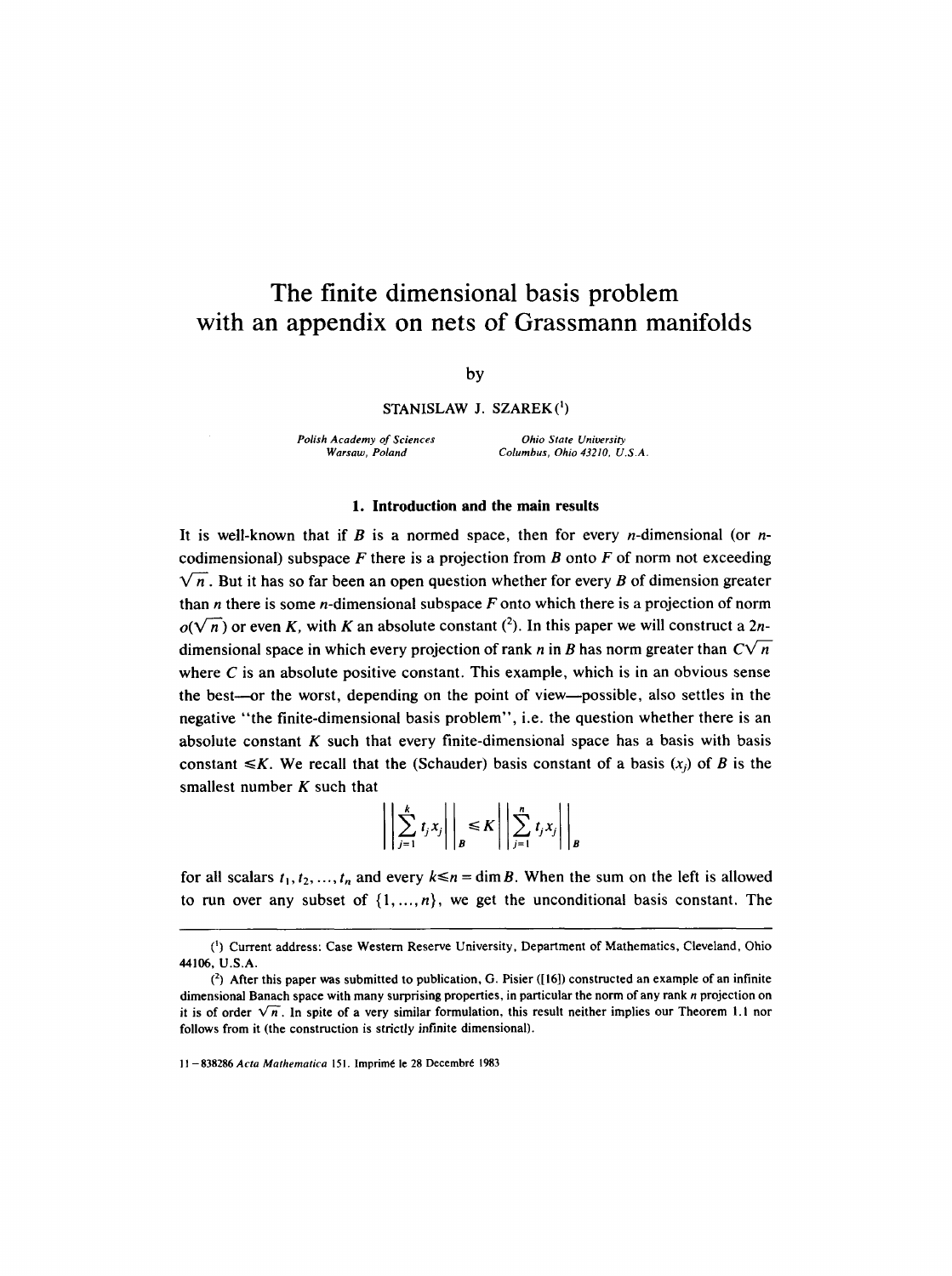154 S.J. SZAREK

problem of the basis constant was known as early as in the '30's to mathematicians of the Lvov school. The first step towards a solution was taken by F. Bohnenblust in 1941 (see [1]). The problem of the unconditional basis constant was settled by Y. Gordon and D. Lewis (see [7]) who showed that some well-known *n*-dimensional spaces of operators have unconditional basis constants of order  $n^{1/4}$ . Later T. Figiel, S. Kwapien and A. Pelczynski (see [4]) gave examples of n-dimensional spaces for which the unconditional basis constants were of order  $\sqrt{n}$ , the same as we obtained for the basis constants.

Let us state our main result again.

THEOREM 1.1. *There is a constant* C>0 *such that, for every n, there exists a 2ndimensional normed space B such that, for every projection P on B of rank n,* 

$$
||P: B \rightarrow B|| > C\sqrt{n}.
$$

As an immediate consequence of Theorem 1.1 we get

COROLLARY 1.2. *For every n there exists a normed space B*, dim B=n, *such that the basis constant of every basis of B exceeds*  $C'\sqrt{n}$ *, where C' is an absolute constant.* 

Recently (independently of this paper and a month or two before the work on it was completed) E. Gluskin has proved the following result (see [6]), which also settles the finite dimensional basis problem: for each  $n$  there exists an  $n$ -dimensional normed space such that, for every projection P on it with rank  $P \le n/3$ ,  $||P|| \ge cn^{-1/2}$  $(1 + \log n)^{-1/2}$  rank P. In particular his result, while being slightly weaker than Theorems 1.1 and 1.4 if rank  $P = O(n)$ , yields nontrivial estimates if rank P is of order  $n^s$ ,  $s > 1/2$ —better than our Theorem 1.6.

The construction in the proof of Theorem I. 1 is of a "random" nature: We define a whole class of spaces and show that, in a certain sense, "most of" them satisfy the assertion of Theorem !.1. The nature of the example is close to one constructed by Gluskin in [5] to obtain two n-dimensional normed spaces, whose Banach-Mazur distance is of order  $n$  (cf. Remark 4.6). Random spaces of essentially the same kind (but with different distribution) were considered in [4] as having the "worst" possible order of constants of local unconditional structure. The construction in [4] was based on some phenomenon discovered in [9] (cf. Remark 4.5).

A common feature of all these examples is that they (or their duals) are quotients of "small"  $l_m^{\dagger}$ -spaces or, in other words, the number of extreme points of their unit balls is comparable with their dimension. A consequence of this, crucial in both [5] and here,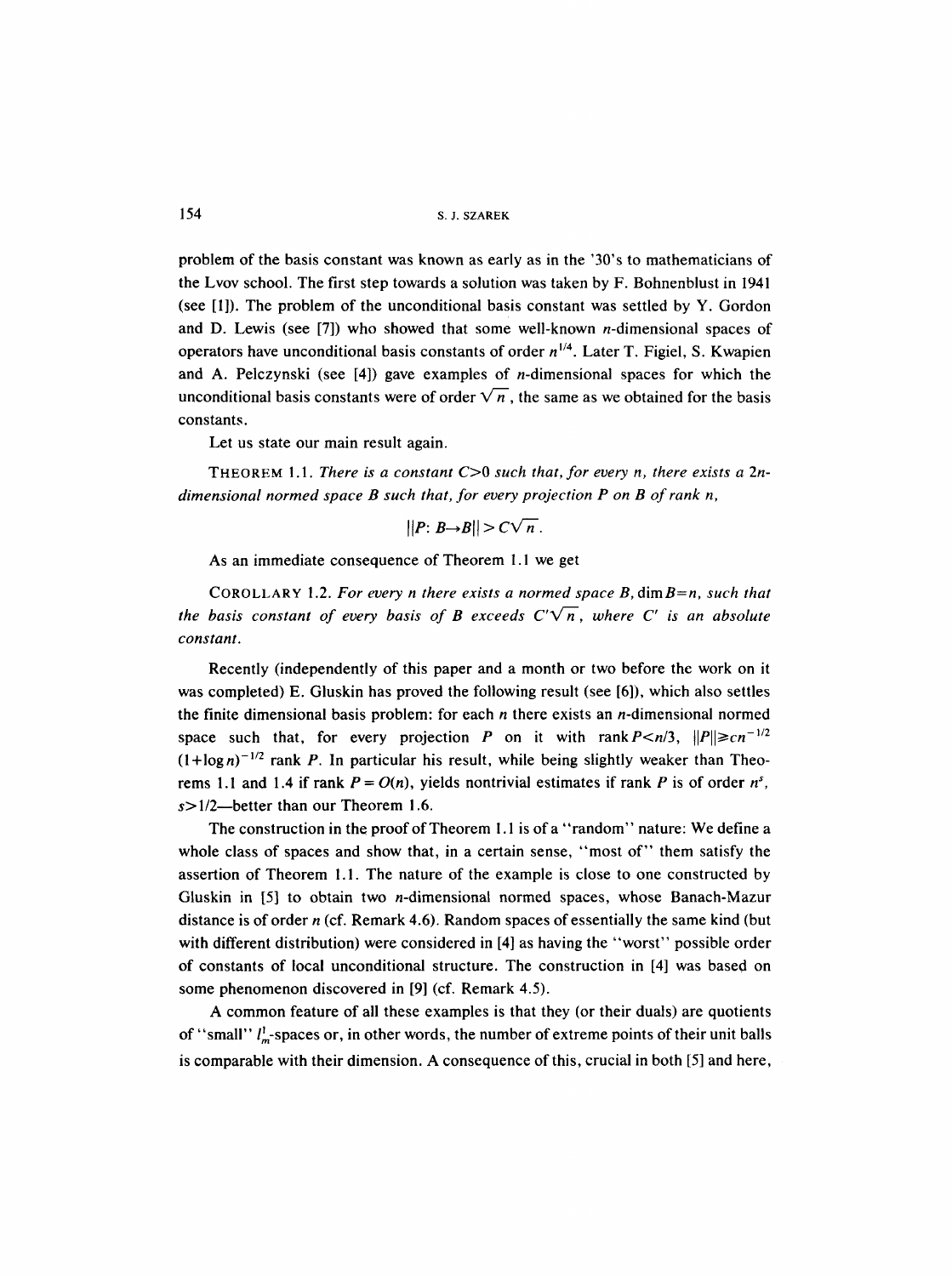is that such a unit ball, while containing sufficiently many points "far away" from the origin to keep the Banach-Mazur distance between the space and  $l^2$  (and, in random, even  $l^{\prime}$ ) of the corresponding dimension large, has volume very close to that of the largest Euclidean ball contained in it. This phenomenon was observed in the case of  $l<sub>n</sub>$ in [17], named "small volume ratio" and investigated more systematically in [20] and finally noticed in the case of spaces considered here in [I0] and [18].

We feel that the methods of the proofs of Theorem 1.1 and its generalisations Theorem 1.4 and Theorem 1.6 below may be of use for some other problems, which we will now mention.

The infinite dimensional version of the basis problem was solved, also in the negative, by P. Enflo in 1972 (see [3]). However, his proof was based on a completely different, infinite dimensional considerations, yielding in fact an example of a space failing to satisfy much weaker property than having a Schauder basis. In particular the following problem still remains open.

*Problem* 1.3. Does there exist a normed space without Schauder basis, but with bounded approximation property (i.e. the identity operator is a pointwise limit of operators of finite rank)? A finite dimensional Schauder decomposition?

Corollary 1.2 indicates that the answer may be positive.

Our proof of Theorem 1.1 yields actually a significantly stronger result.

THEOREM 1.4. *Given*  $\delta > 0$  *there exists*  $C = C(\delta)$  *such that, for every n, there is a normed space B,* dimB=n, *satisfying* 

$$
||T: B \rightarrow B|| \geq C \sqrt{n}
$$

*for every operator T on B with rank*  $T \leq (1-\delta)n$ *, rank*  $(I-T) \leq (1-\delta)n$ *.* 

Theorem 1.4 may be seen as a step toward a solution of the following well-known problem (or at least its finite dimensional version).

*Problem* !.5. Does there exist an infinite dimensional Banach space such that every continuous operator on it is of the form  $\lambda I + K$ , where K is compact?

Modifying the proof of Theorem l.l a little bit one can generalize it to

THEOREM 1.6. *There is a constant*  $b > 0$ , *such that, for every n and m* $\leq n/2$ , *there exists an n-dimensional normed space B satisfying* 

$$
||P: B \rightarrow B|| \geq m^{1/2 - (bn^2/m^2 \ln n)}
$$

*for every projection P on B with*  $m \leq$  *rank*  $P \leq n-m$ *.*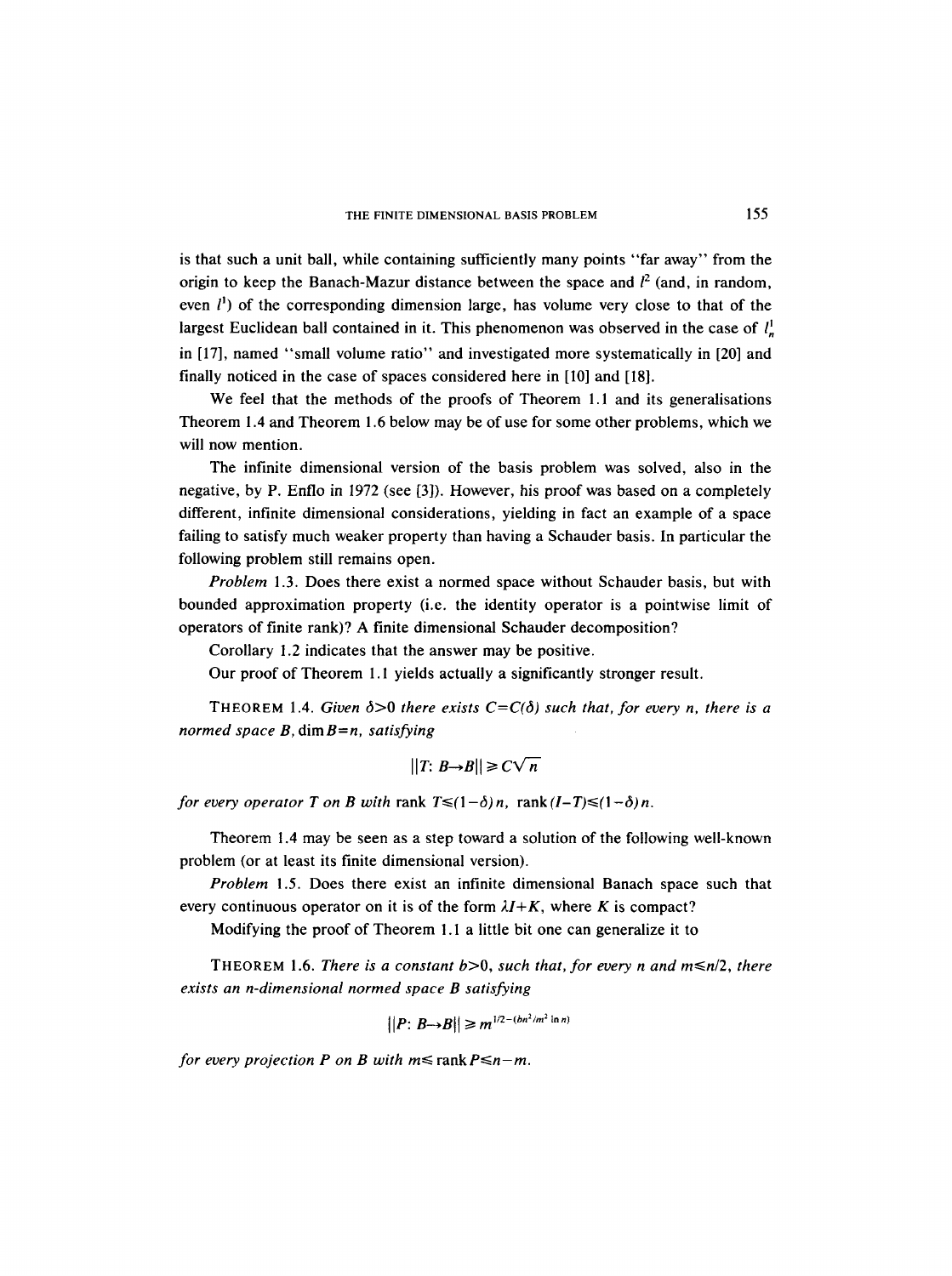156 s.J. SZAREK

Observe that the above estimate is nontrivial (and of type  $m^{\alpha}$ ,  $\alpha$ >0) if and only if  $m>\sqrt{2b}$   $n/\sqrt{\ln n}$ . If  $m\geq \delta n$ ,  $\delta>0$ , we get the estimate  $C(\delta)\sqrt{n}$  (as in Theorem 1.4).

Theorem 1.1 and the above remark suggests the following questions.

*Problem* 1.7. Does there exist a sequence  $K_m \nearrow \infty$  such that, for every *n*, one can find an *n*-dimensional normed space B satisfying: if P is a projection on B, then

$$
||P: B \rightarrow B|| \geq K_m,
$$

where  $m=\min$  {rank P, n-rank P}? Can we take  $c\sqrt{m}$  as  $K_m$ ?

*Problem* 1.8. Does there exist a constant K and a sequence of integers  $k_n \nearrow \infty$  such that, for every *n*-dimensional normed space B, there is a projection P on B with  $||P|| \le K$ and  $k_n \leq$  rank  $P \leq n/2$ ?

Both problems were probably asked many times. Of course positive answer to one of them implies negative answer to the other.

All spaces considered in this paper are real. The complex case does not follow formally from the real one (as it is in the case of positive statements). However, one can construct an analogous example in the complex case. The first seven sections can be copied almost word by word: we can treat  $C^{4n}$  as  $\mathbb{R}^{8n}$ , complex  $l_{4n}^{1}$  as real  $l_{8n}^{1}$ (the ratio of the corresponding norms is always between 1 and  $\sqrt{2}$ ) etc. In section 8 we must replace  $O(m)$  by the unitary group  $U(m)$  etc.—all inequalities remain true in the complex case because of their algebraic origin and the proof is somewhat simpler (however, less intuitive geometrically).

*Acknowledgments.* The author would like to thank Dan Lewis for showing him a preprint of [5] and reviewing the manuscript, Dan Lewis and Bill Johnson for a couple of discussions, Steve Rallis for explaining some facts connected with section 8 and Gilles Pisier for several helpful remarks.

## **2. Organization of the paper**

Section 3 establishes notation.

Section 4 describes construction of a space, whose existence is asserted in Theorem 1.1. It contains Proposition 4.1 (which is essentially a specification of Theorem 1.1), its immediate corollaries and some remarks.

Section 5 reduces Proposition 4.1 to two technical statements: Fact 5.1 and Fact 5.2 (the first of them is essentially contained in [5]).

Finally, sections 6, 7, and 8 are devoted to the proof of Fact 5.2. Section 6 reduces it to Proposition 6.8, which is a purely Hilbert space problem.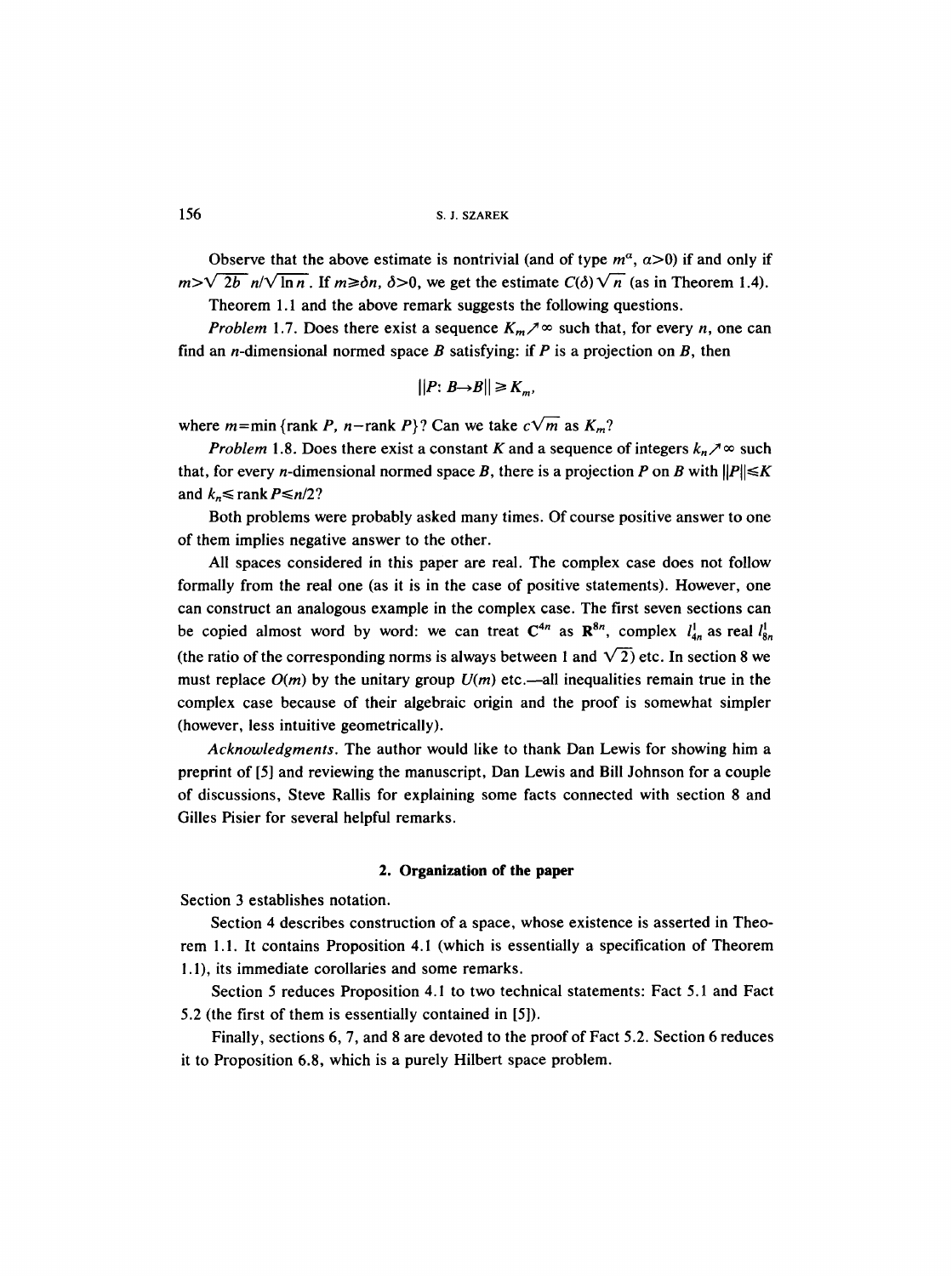Proposition 6.8 is proved in section 7.

Section 8 is an appendix. It contains proof of Lemma 7.3 and lists other (precise) estimates for the minimal cardinalities of  $\varepsilon$ -nets of orthogonal groups and Grassmann manifolds (with respect to unitary ideal norms and their analogues respectively)—mostly without proofs. More systematic exposition of that subject is contained in [19].

Finally, section 9 indicates changes in the argument necessary to prove Theorems 1.4 and 1.6.

#### **3. Notation**

Our notation generally follows [13]. Some of frequently used (but less standard) conventions are listed below.

 $(e_1, ..., e_m)$  will always mean the standard unit vector basis of  $\mathbb{R}^m$ .

The Lebesgue measure of a measurable subset S of  $\mathbb{R}^m$  will be denoted by  $m$ -vol (S) or shortly vol S.

For a normed space X we shall denote by  $B(X)$  its unit ball, the ball with radius r and center at the origin by  $B_r(X)$  or just  $B_r$ . We shall also denote  $B(\ell_m^p)$  shortly by  $B_m^p$ .

If A, B are normed spaces, we shall denote the space of bounded linear operators from A to B, equipped with operator norm, by  $L(A, B)$  or, in the case  $A = B$ , just by *L(A).* The operator norm will be denoted by  $\|\cdot : A \rightarrow B\|$ ,  $\|\cdot\|_{L(A, B)}$  or *L(A, B)*-norm etc.

Moreover, we shall identify the spaces  $A, B$  with their unit balls. In particular we may write  $\|\cdot\|_B$  for the norm generated by an absolutely convex body  $B \subset \mathbb{R}^m$ ,  $L(A, B)$ for the space of operators between the spaces generated by absolutely convex bodies  $A, B$  etc.

As usually, the group of orthogonal operators on  $\mathbb{R}^m$  will be denoted by  $O(m)$ , the normalized Haar measure on it by  $\mu=\mu_m$ .

As it is well-known, every operator *T:*  $H_1 \rightarrow H_2$  ( $H_1, H_2$ , finite dimensional Hilbert spaces) can be written as

$$
T=\sum_j \lambda_j\,\langle\, h_j,\,\cdot\,\,\rangle\,h_j',
$$

where  $(h_i)$  and  $(h'_i)$  are orthonormal systems in  $H_1$  and  $H_2$  respectively. We shall always assume that  $(\lambda_j)$  is a non-increasing sequence (of length dim  $H_1$ ; add zeros if necessary) of nonnegative numbers and refer to such representation as "the polar decomposition" (the sequence  $(\lambda_i)$  is then uniquely determined by T;  $(h_i)$  and  $(h'_i)$  not always).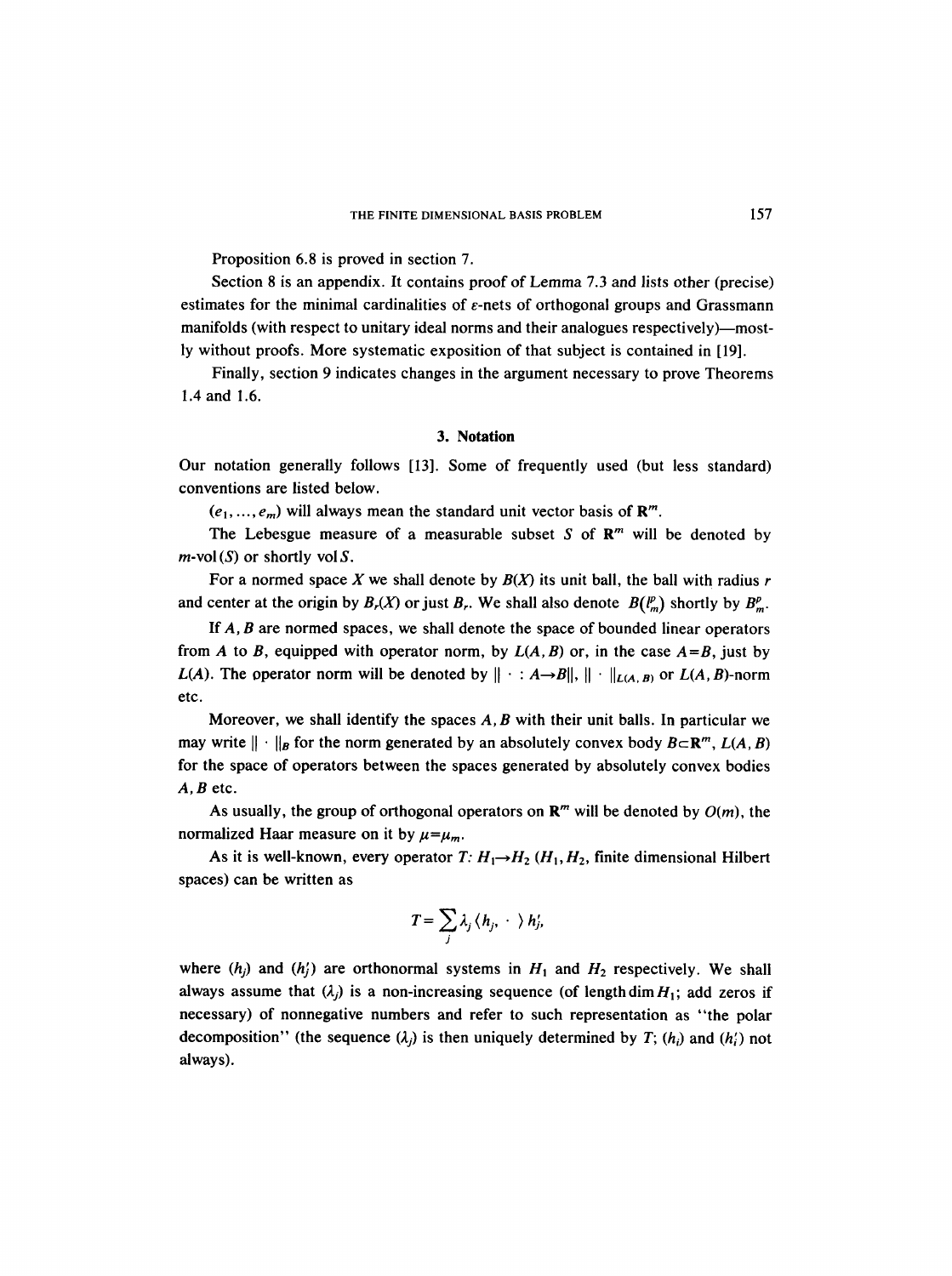158 S. J. SZAREK

For a Hilbert space H and its subspace F we shall denote by  $P_F$  the orthogonal projection of H onto F. If dim  $H = m$  and  $|\cdot|$  is the Hilbert norm, then by "*a Gaussian variable with distribution N*(0, 1, H)" we shall mean an H-valued random variable g with density

$$
\varrho_g(x) = \left(\frac{m}{2\pi}\right)^{m/2} e^{-m|x|^2/2}
$$

against the Lebesgue measure, g can be also represented as  $(1/\sqrt{m}) \sum_{j=1}^{m} \gamma_j h_j$ , where the  $\gamma_i$ 's are independent *real* Gaussian variables with distribution  $N(0, 1)$  and  $(h_i)$  is an orthonormal basis of H. Observe that

(3.1)  $E|g|^2 = 1$  (E stands for expectation).

 $(3.2) \mathcal{P}(\{1/2 \le |g| \le 2\}) \ge 1 - e^{-cm}$ , c absolute.

(3.3) If E is another Hilbert space, *V:*  $H \rightarrow E$  an isometry onto and  $E_0$  a kdimensional subspace of  $E$ , then

$$
\sqrt{\frac{m}{k}} P_{E_0} V g
$$

is a Gaussian variable with distribution  $N(0, 1, E_0)$ .

In (3.2) and throughout the paper  $\mathcal P$  stands for a probability measure, which may be different in different places.

The letters  $C$ ,  $c$ ,  $c'$ ,  $c$  or  $C$  with a subscript etc. will stand for universal constants, in particular not depending on dimensions of considered spaces, unless otherwise explicitly stated. The same symbols may correspond to different numerical values in different sections.

## **4. Construction of the space**

Consider  $\mathbb{R}^{4n}$  with the standard unit vector basis  $e_1, e_2, ..., e_{4n}$ . Let  $F =$ span  $\{e_1, ..., e_n\}$ . Let, for  $j=1, ..., n$ ,  $f_j: \Omega_0 \to F$  be independent Gaussian variables with distribution  $N(0, 1, F)$ , where  $(\Omega_0, \mathcal{P}_0)$  is the corresponding probability space. Consider another probability space  $(\Omega, \mathcal{P}) \stackrel{df}{=} (O(4n) \times \Omega_0, \mu \otimes \mathcal{P}_0)$ , where  $\mu = \mu_{4n}$  is the normalized Haar measure on  $O(4n)$ .

Now, for  $j=1, ..., n$ , define the random variables  $g_j$  on  $\Omega$  by

$$
g_i = g_i(U, \omega) \stackrel{df}{=} Uf_i(\omega),
$$

and finally let  $(ac = absolute convex hull)$ 

$$
B \stackrel{\mathrm{df}}{=} \mathbf{ac} \{e_1, \ldots, e_{4n}, g_1, \ldots, g_n\}.
$$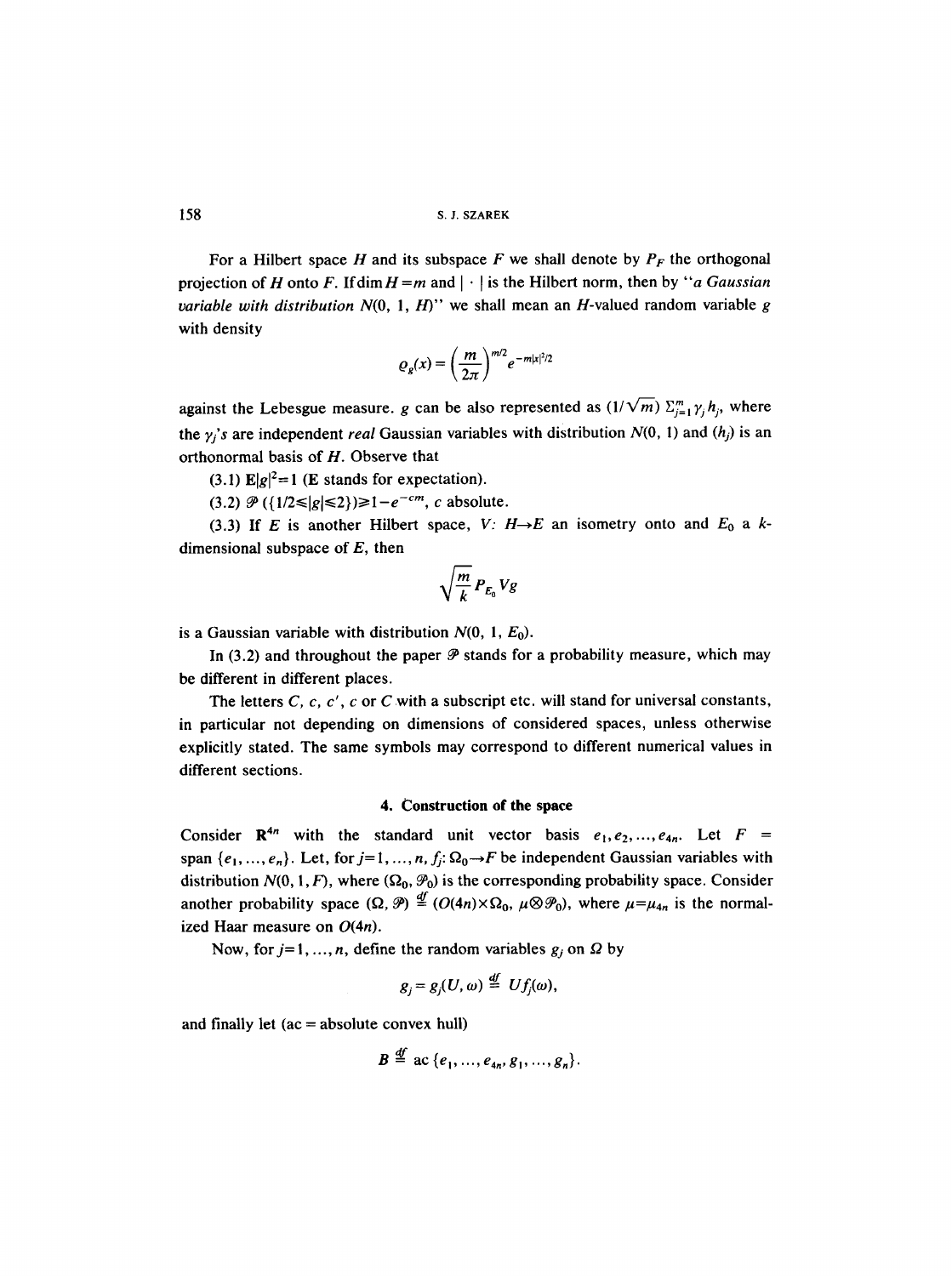Of course  $g_1, \ldots, g_n$ , and hence B, depend on U and  $\omega$ . Thus, identifying a normed space with its unit ball, one can consider  $B$  as a random variable on  $\Omega$ , whose values are  $4n$ -dimensional normal spaces. Denote by  $\mathcal{B}$  its range, i.e. the set of all spaces obtained in the above way. One can consider  $\mathcal P$  as a probability measure on  $\mathcal B$ .

Now we are able to state

**PROPOSITION 4.1.** *There exist absolute constants*  $c_1$ ,  $c_2$ >0 *so that*  $\mathcal{P}(\{B: ||P: B\rightarrow B||\leq c_1 \sqrt{n} \text{ for some rank } 2n \text{ projection } P\}) \leq e^{-c_2n}.$ 

Observe that to prove Theorem 1.1 it is enough to show that the probability above is strictly smaller than 1.

The following two facts are immediate consequences of Proposition 4.1.

COROLLARY 4.2. *For every*  $p \geq 2$  *and k there is a 2k-dimensional subspace E of an*  $L^p$ -space such that no projection of rank k on E has norm not exceeding  $c_3k^{1/2-1/p}$ . *where c<sub>3</sub> is an absolute constant. Moreover, we can take*  $l_{3k}^p$  *as L<sup>p</sup>-space above.* 

Notice that since, by [12],  $d(E, l<sub>2k</sub><sup>2</sup>) \le (2k)^{1/2-1/p}$  (*d* is the Banach-Mazur distance), every k-dimensional subspace of E is a range of projection (on  $E$ ) of norm not exceeding  $(2k)^{1/2-1/p}$ , Corollary 4.2 is, in a sense, optimal.

*Proof.* Clearly it is enough to consider the case of even k; say,  $k=2n$ . Observe that every  $B \in \mathcal{B}$  is isometically a quotient of  $l_{5n}^{\dagger}$ . Hence  $B^*$ , which satisfies the assertion of Theorem 1.1 simultaneously with B, is isometrically a subspace of  $l_{5n}^{\infty}$ . Now it is enough to take B<sup>\*</sup>, considered as a linear subspace of  $\mathbb{R}^{5n}$  equipped with  $l_{5n}^p$ -norm, as E and the conclusion will follow immediately from the inequalities

$$
||x||_{\infty} \le ||x||_{p} \le (5n)^{1/p} ||x||_{\infty}
$$

valid for  $x \in \mathbb{R}^{5n}$ . Q.E.D.

COROLLARY 4.3. For every *n* there is an *n*-dimensional subspace of  $l_{4n}^1$ , which is *not contained in the range of any projection P of rank 2n with*  $||P: l_{4n}^1 \rightarrow l_{4n}^1|| \leq c_1 \sqrt{n}$ .

*Proof.* Consider any  $B \in \mathcal{B}$ , for which the condition in the brackets in Proposition 4.1 is not satisfied. Now it is enough to take  $span\{g_1, ..., g_n\}$  and look at it as a subspace of  $l_{4n}^1$ . Q.E.D.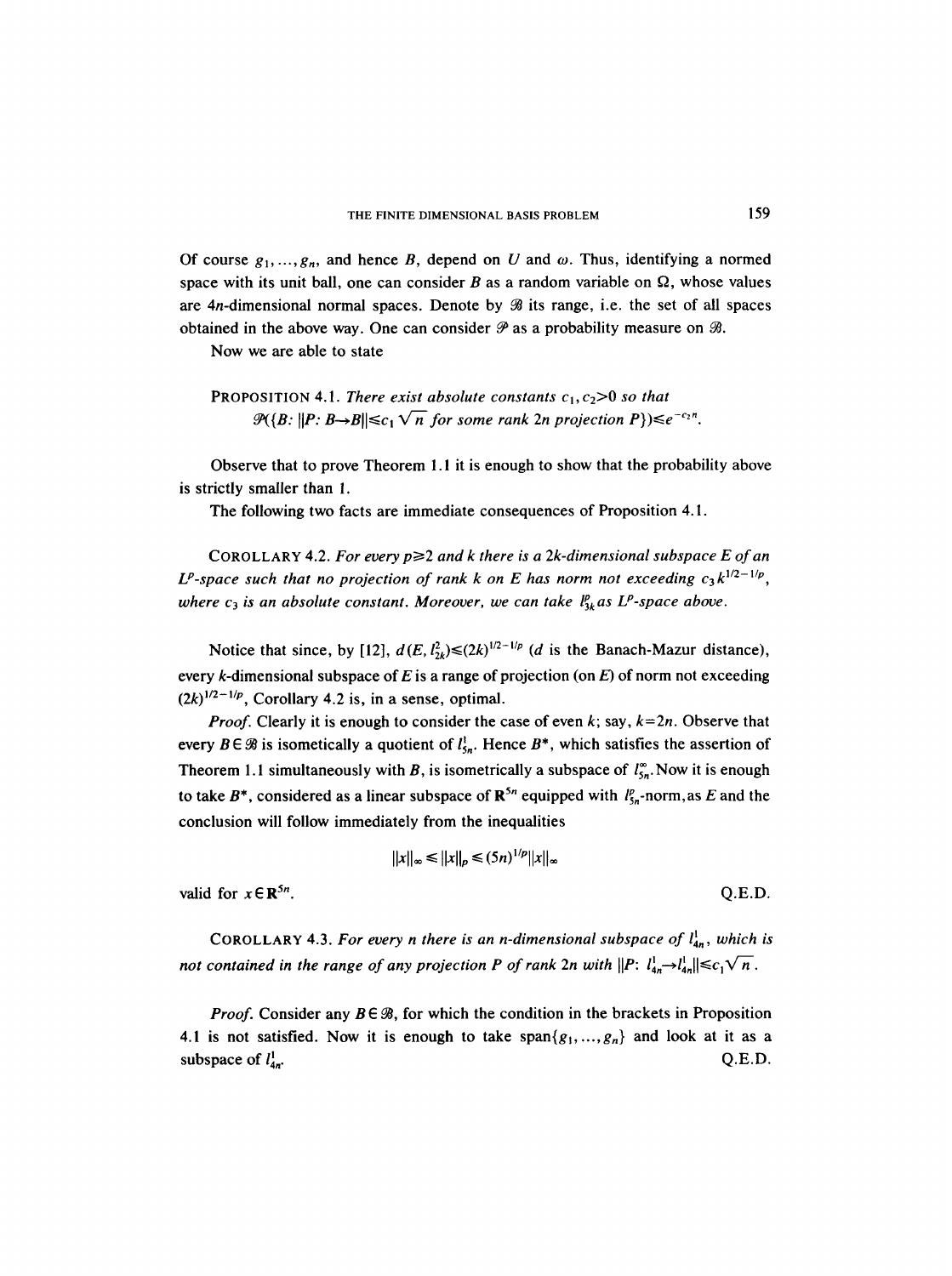*Remark* 4.4. Since, by (3.2),

$$
\mathcal{P}(\{1/2 \le ||g_j||_2 \le 2 \text{ for } j=1,...,n\}) \ge 1 - ne^{-cn} \ge 1 - e^{-c'n},
$$

one can choose B of the form  $B = ac \{e_1, ..., e_{4n}, x_1, ..., x_n\}$ ,  $||x_i||_2 = 1$  for  $j = 1, ..., n$ , still failing to satisfy the condition from Proposition 4.1 (with possibly a slightly "worse" constant  $c_1$ ).

*Remark* 4.5. By somewhat more subtle considerations one can show that B, still failing to satisfy the condition from Proposition 4.1, can be chosen in such a way that its cotype 2 constant does not exceed  $C_1$  (a universal constant) and in fact it happens for "most of" choices of B. In order to show this it is enough to prove that if q:  $l_{5n}^1 \rightarrow B$  is the quotient map, then ker q is "usually" nearly Euclidean, i.e.  $d(\ker q, l_n^2) \leq C_2$  for some universal constant  $C_2$  (by [11], [14] or [15], cf. [4]). To show this identify  $\mathbb{R}^{5n}$  with  $\mathbb{R}^{4n} \oplus \mathbb{R}^{n}$  and observe that ker  $q = \{(-\tilde{G}x, x): x \in R_n\}$ , where  $\tilde{G}$  is the random  $4n \times n$ matrix, whose jth column is  $g_i$ . Clearly it is enough to prove that, for "most of"  $\tilde{G}_s$ ,

$$
\left\|(-\tilde{G}x, x)\right\|_{2} \le \left\|\tilde{G}x\right\|_{2} + \left\|x\right\|_{2} \le C_{2}/\sqrt{5n} \left\|(-\tilde{G}x, x)\right\|_{1}
$$
\n(4.1)

for all  $x \in \mathbb{R}^n$ . Estimating  $\|\tilde{G}x\|_2$  is easy, since, by our construction, im  $\tilde{G}$  is a random subspace of  $\mathbb{R}^{4n}$  and hence  $\|\cdot\|_1$  and  $\|\cdot\|_2$  are roughly proportional on it (see [9] or [17]). To estimate  $||x||_2$  we may copy the argument from [17]. First we show that, for every  $x \in \mathbb{R}^n$  and  $r>0$ ,

$$
\mathcal{P}(\left\{\left|\left|\tilde{G}x\right|\right|_1 \leq r\sqrt{n} \left|\left|x\right|\right|_2\right\}) = \mathcal{P}(\left\{\left|\left|g_1\right|\right|_1 \leq r\sqrt{n}\right\}) \leq (C_3 r)^n
$$

by Lemma 6.5 from this paper and considerations similar to the proof of Claim 6.1. Then, combining the above with Lemma 1 from [17] we conclude that, for "most of" Gs,

$$
\mu({x \in S_{n-1} : ||x||_1 \le r \sqrt{n}} \text{ and } ||\tilde{G}x||_1 \le r \sqrt{n}}) \le (C_4 r)^{2n},
$$

where  $\mu$  is the normalized Haar measure on  $S_{n-1}$ . This in turn, by Lemma 3 from [17], implies (4.1) (we must only choose  $r < (1/2) C_4^{-2}$ ).

*Remark* 4.6. Since some refinement of the argument from [5] can be used to our class  $\mathcal{B}$  and its variants discussed in section 9 (we use Lemma 6.5 from this paper instead of Lemma 1 from [5]), the following statement is true:

*"Given n there exist n-dimensional normed spaces*  $B_1$  *and*  $B_2$  *such that, for some universal constant C,*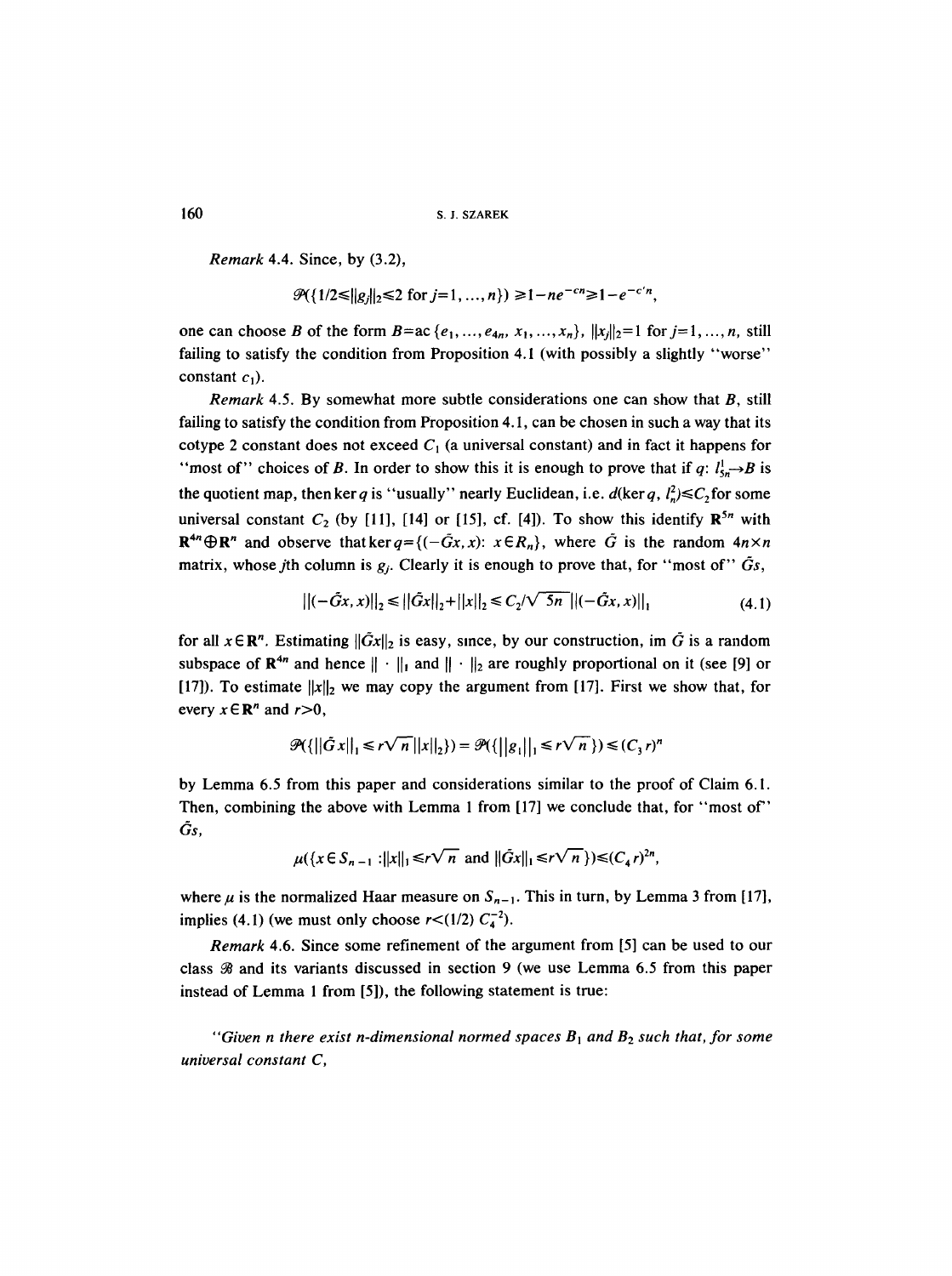(1) the *cotype 2* constants of 
$$
B_1
$$
 and  $B_2$  do not exceed C,

 $(2)$   $d(B_1, b_2) \ge C^{-1}n$ ,

(3) for  $i=1,2$ ,  $||P:B_i\rightarrow B_i||\geq C^{-1}\sqrt{n}$  for projections P such that  $0.01n\leq$ rank  $P \leq 0.99n$ ".

# **5. Strategy of the proof of Proposition 4.1 and preliminary reduction**

From this point on we fix n. Proposition 4.1 will follow from the following two facts.

*Fact* 5.1. *Let*  $Z \subseteq B(L(l_m^1))$ . *Then, for each*  $\varepsilon \in (0, 1)$ *, there is an*  $\varepsilon / \sqrt{m}$ *-net-in the L(l<sup>2</sup><sub>n</sub>)-norm—of Z, whose cardinality does not exceed*  $(C_0/\varepsilon)^{m^2}$ *.* 

In the sequel we shall frequently denote, for fixed  $U \in O(4n)$ ,

 $G=UF(F \stackrel{\text{df}}{=} \text{span} \{e_1, ..., e_n\})$  and  $Q=P_{G^{\perp}}(=I-P_G)$ .

In particular, for given  $(U_0, \omega_0) \in \Omega$ , we shall mean by G and Q the objects related to  $U_0$  by the above convention. One can visualise G as span  $\{g_1, ..., g_n\}$  (they coincide with probability I).

*Fact* 5.2. Let T be an operator on  $\mathbb{R}^{4n}$  such that (i) rank  $T \leq 3n$  and (ii) rank  $(I-T) \leq 3n$ . *Then, for every K*  $\in$  (0,  $\sqrt{n}$ ),

$$
\mathcal{P}(\lbrace B: \, QTg_j \in 2KQB^1_{4n} \quad \text{for} \quad j=1,\ldots,n \rbrace) \leqslant \left(C_1 \frac{K}{\sqrt{n}}\right)^{C_2 n^2}.
$$

Fact 5.1 is essentially contained in Giuskin's paper [5] (for the sake of completeness we sketch the proof of it below). Also the general strategy of the proof of Proposition 4.1 is similar to that of [5]. Namely, in order to show that, for some  $B \in \mathcal{B}$ , *no* operator on B, which is a projection of rank 2n, has small norm, we prove two statements:

(1) a given projection (which corresponds somehow to  $T$  from Fact 5.2) is "good" for a "very few"  $B \in \mathcal{B}$  (Fact 5.2),

(2) there are not that many projections (or operators from  $B(L(l_{4n}^1))$  associated with them) we must consider (Fact 5.1).

Hence for "most of"  $B \in \mathcal{B}$  no projection is "good".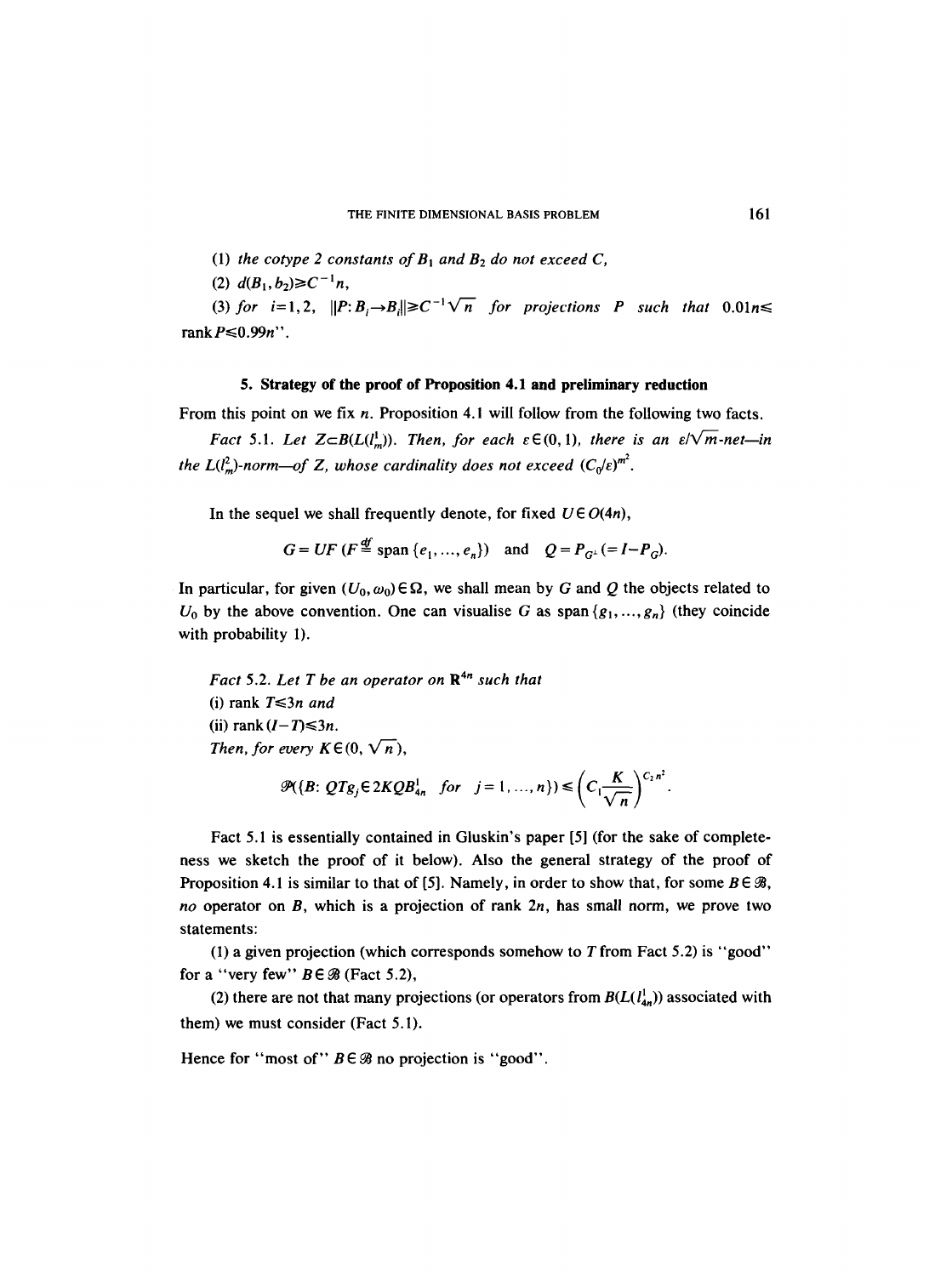162 S. J. SZAREK

*Sketch of the proof of Fact* 5.1. It is enough to show that

(a) 
$$
1/\sqrt{m} B(L(l_m^1)) \subset B(L(l_m^1))
$$
  
\n(b) vol  $(B(L(l_m^1))) \leq \left(\frac{C_0}{3}\right)^{m^2}$  vol  $(1/\sqrt{m} B(L(l_m^2)))$ 

and then the same construction which yields an  $\varepsilon$ -net of a unit ball of a k-dimensional normed space of cardinality not exceeding  $(3/\varepsilon)^k$ , leads to the desired conclusion.

Now (a) is obvious. The left hand side of (b) may be computed directly and shown to be of the same order as vol  $B_{m}^2$  (up to factor of type  $C^{m^2}$ ). Estimating the right hand side of (b) is precisely the content of the proposition from [5]. The following argument is due to S. Kwapieti and N. Tomczak-Jaegermann and has been in circulation for some time. We have

$$
\frac{\text{vol }B(L(l_m^2))}{\text{vol }B_{m^2}^2} = \int \frac{dx}{\|(x_{ij})\|^{m^2}} \ge \left(\int \frac{dx}{\|(x_{ij})\|^2}\right)^{m^2/2} \ge \left(\int \|(x_{ij})\|^2\right)^{-m^2/2},
$$

where  $||(x_{ij})||$  is the  $L(l_m^2)$ -norm of an  $m \times m$  matrix  $(x_{ij})$  and the integration is with respect to the normalized measure on  $S_{m^2-1}$  and  $l_{m^2}^2$  being identified with the space of  $n \times n$  matrices equipped with the *(Hilbert-Schmidt)* norm  $(\Sigma_{i,j}|x_{ij}|^2)^{1/2}$ . By the standard argument, we have

$$
\int ||(x_{ij})||^2 dx = \frac{1}{m^2} \int ||(g_{ij})||^2 d\mathcal{P},
$$

where  $g_{ij}$ ,  $1 \le i, j \le m$ , are independent real Gaussian variables with distribution  $N(0, 1)$ . In turn, by Lemma 3.1(2), [2] or by a much more elementary direct argument,

$$
\int \|(g_{ij})\|^2\,d\mathcal{P}\leq 8m.
$$

Combining the last three formulas we obtain the desired estimate. Q.E.D

We postpone the proof of Fact 5.2 to sections 6-8.

*Proof of Proposition* 4.1. We shall prove Proposition 4.1 with

$$
c_1 = [C_1(2 \cdot (2C_0)^{16})^{1/C_2}]^{-1}
$$
\n(5.6)

where  $C_0$ ,  $C_1$  and  $C_2$  come from Facts 5.1 and 5.2.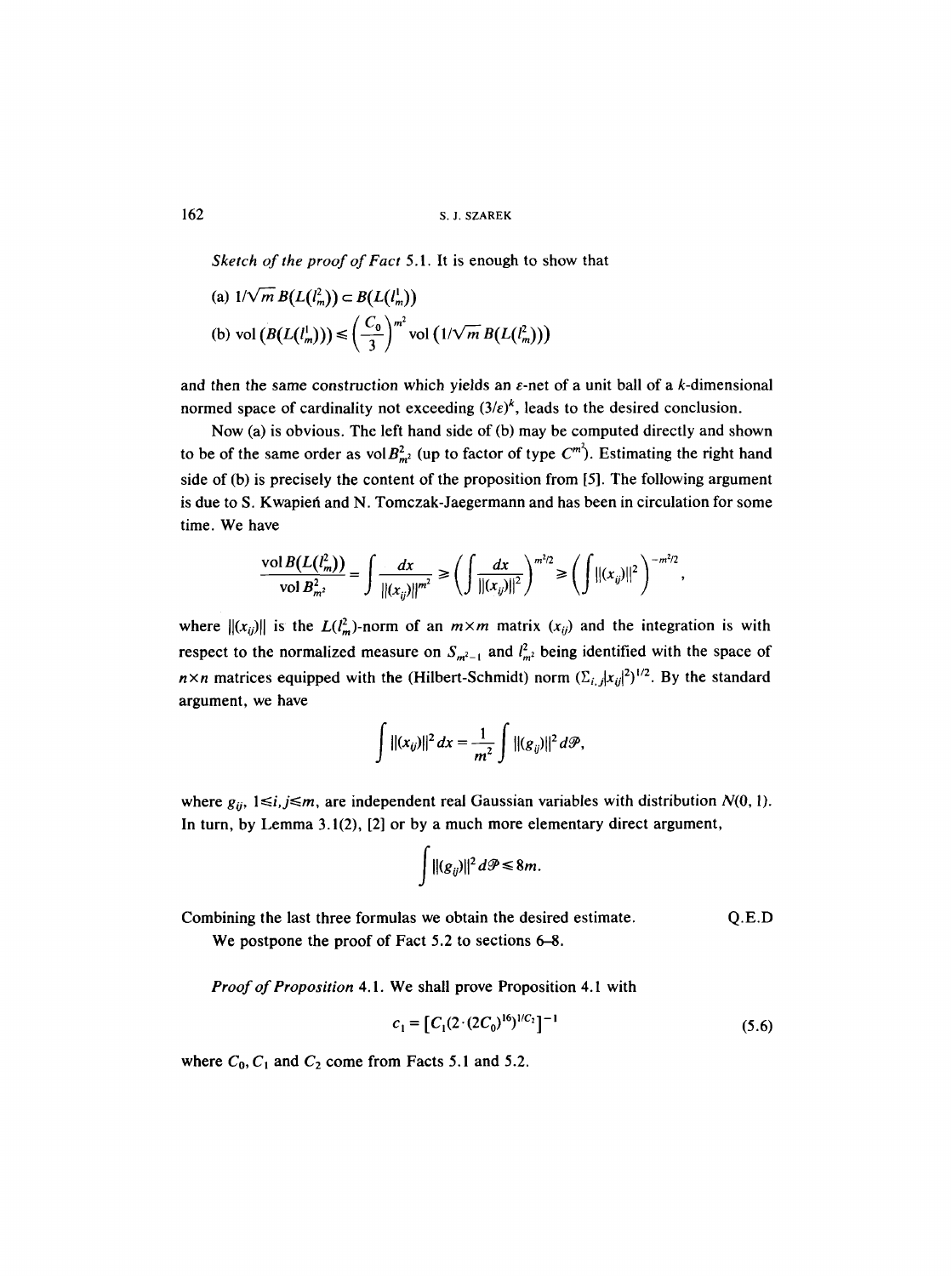To this end set  $K = c_1 \sqrt{n}$ ,  $c_1$  as above. Let Z' be the set of all linear operators T on  $\mathbb{R}^{4n}$  satisfying the conditions (i), (ii) from Fact 5.2 such that  $||T||_{L(l_n)} \le K$ . Applying Fact 5.1 with  $Z=K^{-1}Z'$ ,  $m=4n$  and  $\varepsilon=1/2$  we see that there exists a finite subset N of Z,  $\sharp \mathcal{N} \leq (2 C_0)^{16n^2}$ , which is a  $K/(2\sqrt{4n})$ -net of Z' in the  $L(l_{4n}^2)$ -norm. For each  $T \in \mathcal{N}$ let  $\mathcal{B}_T = {B \in \mathcal{B}: QTg_j \in 2KQB^1_{4n}}$  for  $j=1, ..., n$ .

Then, by Fact 5.2,

$$
\mathcal{P}(\mathcal{B}_T) \leqslant \left(C_1 \frac{K}{\sqrt{n}}\right)^{C_2 n^2}
$$

and hence

$$
\mathscr{P}\left(\bigcup_{T\in\mathcal{N}}\mathscr{B}_T\right)\leq \#\mathcal{N}\cdot\left(C_1\frac{K}{\sqrt{n}}\right)^{C_2n^2}\leq (2C_0)^{16n^2}\left(C_1\frac{K}{\sqrt{n}}\right)^{C_2n^2}
$$

which in turn, by (5.6) and the choice of K, equals  $(1/2)^{n^2}$ . Hence

$$
\mathcal{P}(\mathcal{B}\setminus \bigcup_{T\in\mathcal{N}}\mathcal{B}_T)\geq 1-(1/2)^{n^2}
$$

Let  $\mathcal{B}_0 = \{B \in \mathcal{B}: B \notin 2B_{4n}^2\} = \{B: ||g||_2 > 2 \text{ for some } j \le n\}$ . Then by (3.2),

$$
\mathcal{P}(\mathcal{B}_0)\leq n e^{-c\cdot 4n}\leq e^{-c'n},\quad c'>0,
$$

and hence

$$
\mathscr{P}(\mathscr{B}\setminus \bigcup_{T\in\mathscr{N}}\mathscr{B}_T\setminus\mathscr{B}_0)\geq 1-(1/2)^{n^2}-e^{-c'n}.
$$

Fix  $B \in \mathcal{B} \setminus \bigcup_{T \in \mathcal{N}} \mathcal{B}_T \setminus \mathcal{B}_0$ . We shall show that the norm of every rank 2n projection on B is greater than  $K = c_1 \sqrt{n}$ —this, by the estimate above, will prove Proposition 4.1.

Suppose not. Let P, rank  $P=2n$ , be a projection on  $\mathbb{R}^{4n}$  such that

$$
||P:B\rightarrow B||\leq K.
$$

In particular

$$
Pg_j \in KB
$$
 for  $j=1, ..., n$ ,

and, as a consequence,

$$
QPg_j \in KQB \quad \text{for } j=1,\ldots,n.
$$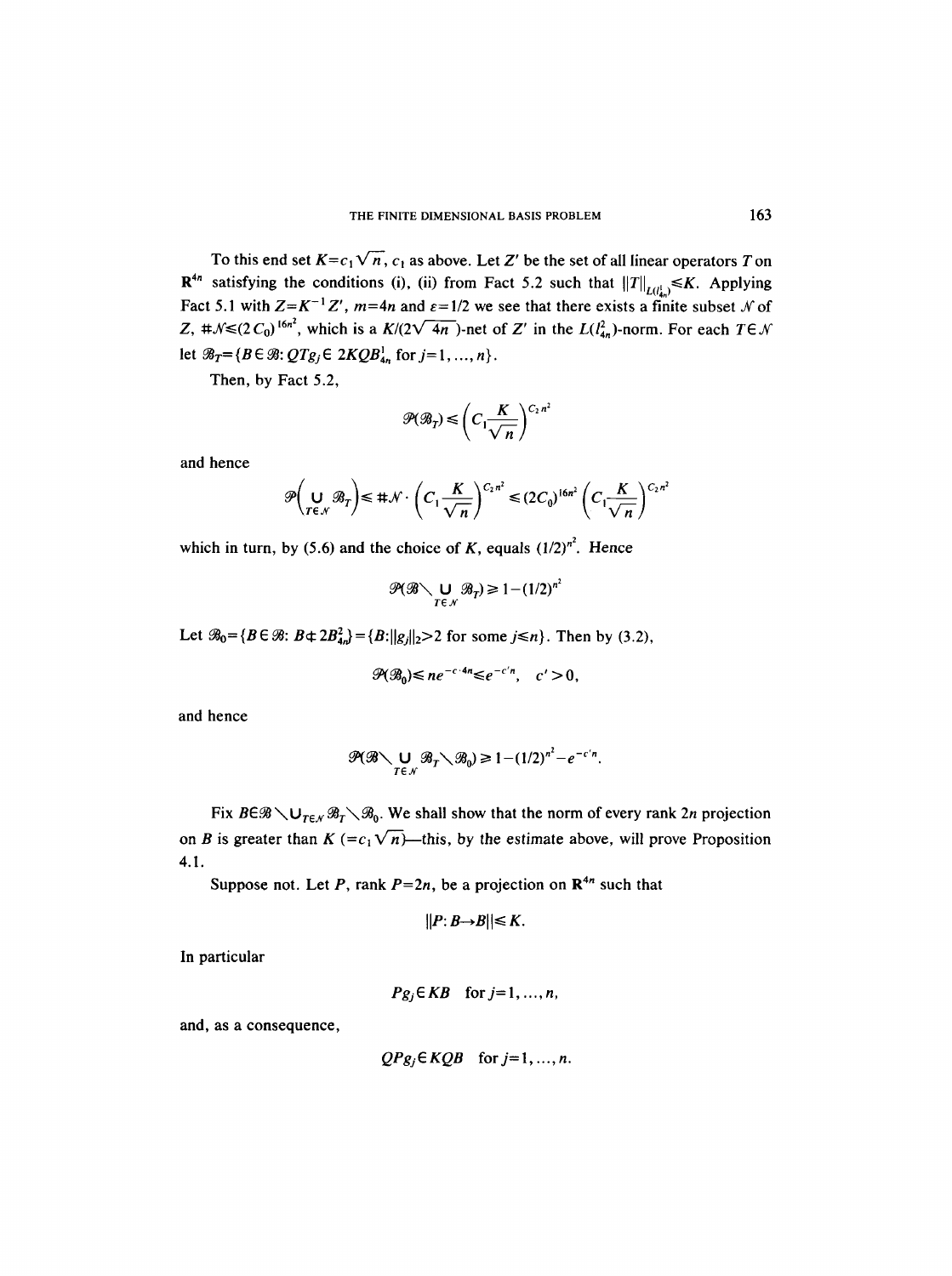Now  $B = ac(B_{4n}^1 \cup \{g_1, ..., g_n\})$  and  $Qg_j = 0$  for  $j = 2, ..., n$  show that  $QB = QB_{4n}^1$ , so we have

$$
QP \, g_j \in KQB^1_{4n} \quad \text{for } j=1, \dots, n. \tag{5.7}
$$

Similarly we obtain  $QP e_i \in KQB_{4n}^1$  for  $j=1, ..., 4n$ , or, in other words,

$$
||QP:B_{4n}^1 \rightarrow QB_{4n}^1|| \leq K.
$$

In turn, the above can be written as

$$
||qP: l_{4n}^1 \rightarrow l_{4n}^1/G|| \leq K
$$

where q:  $l_{4n}^{1} \rightarrow l_{4n}^{1}/G$  is a quotient map, because  $l_{4n}^{1}/G$  can be realized as  $QR^{4n}=G^{\perp}$  with the norm generated by  $QB^{1}_{4n}$ .

Now, by lifting, we can find an operator  $T_0$  on  $\mathbb{R}^{4n}$  such that

$$
qP = qT_0 \tag{5.8}
$$

$$
\left| \left| T_0 : l_{4n}^1 \to l_{4n}^1 \right| \right| \le K. \tag{5.9}
$$

Clearly (5.8) may be written as

$$
QP = QT_0. \tag{5.10}
$$

Observe that, since  $T_0 = QT_0+P_GT_0=QP+P_GT_0$ , rank $T_0 \leq \text{rank}P + \text{rank}P_G \leq \text{rank}P + \text{rank}P_G$ dim  $G=2n+n=3n$ . On the other hand, since  $Q(I-T_0)=Q-QT_0=Q-QP=Q(I-P)$  and rank( $I-P$ )=2n, the same argument yields that  $rank(I-T_0) \leq 3n$ . This, together with (5.9), shows that  $T_0 \in Z'$  and hence there exists  $T_1 \in \mathcal{N}$  such that

$$
||T_1 - T_0||_{L(l_{4n}^2)} \le \frac{K}{2\sqrt{4n}}.
$$
\n(5.11)

By the choice of B,  $B \notin \mathcal{B}_{T_1}$ . Hence

$$
QT_1 g_i \mathbin{\#} 2 KQB^1_{4n} \quad \text{for some } i \leq n. \tag{5.12}
$$

On the other hand we have, for every  $j \le n$ ,

$$
||QT_1g_j - QPg_j||_2 = ||QT_1g_j - QT_0g_j||_2 \le ||T_1g_j - T_0g_j||_2
$$
  
 
$$
\le ||T_1 - T_0||_{L(l_H^2)}||g_j||_2 \le \frac{K}{2\sqrt{4n}} \cdot 2 = \frac{K}{\sqrt{4n}}
$$

164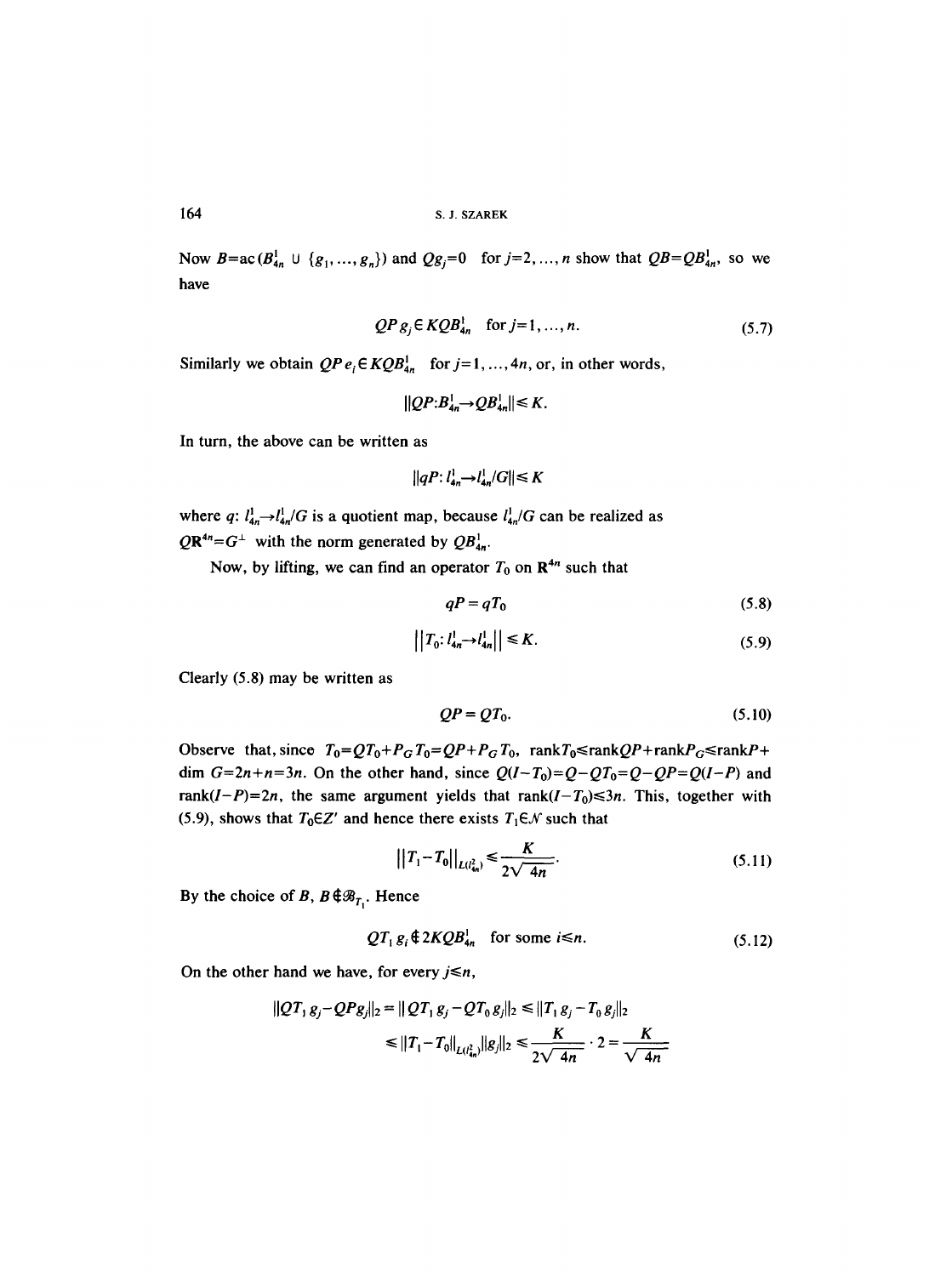(we used (5.10), (5.11) and the fact that  $B\llbracket\mathcal{B}_0$  consequtively), which is the same as

$$
(QT_1g_j - QPg_j) \in \frac{K}{\sqrt{4n}} B_{4n}^2 \cap G^{\perp} \quad \text{for every } j \le n. \tag{5.13}
$$

Now, since  $\left(\frac{1}{\sqrt{4n}}\right)B_{4n}^2 \subset B_{4n}^1$ , we have

$$
\frac{K}{\sqrt{4n}}B_{4n}^2\cap G^{\perp}\subset KB_{4n}^1\cap G^{\perp}\subset KQB_{4n}^1,
$$

which combined with (5.13) gives

$$
(QT1gj-QPgj) \in KQB4n1 \text{ for } j=1,...,n.
$$

Now the above and (5.7) contradict (5.12). This shows that  $||P: B \rightarrow B|| > K = c_1 \sqrt{n}$ , ending the proof of Proposition 4.1. C.E.D.

It remains to prove Fact 5.2.

# **6. Proof of Fact 5.2 : 1st reduction**

The purpose of this section is to reduce Fact 5.2 to Proposition 6.8. By definition of  $\Omega$ , the probability in the assertion of Fact 5.2 equals

$$
\int_{O(4n)} \mathcal{P}_0(\{Q T g_j \in 2K Q B_{4n}^1 \text{ for } j = 1, ..., n\}) \mu(dU). \tag{6.1}
$$

Now, for fixed  $U \in O(4n)$  (and hence fixed  $G = UF$  and  $Q = P_{G^{\perp}}$ ),  $g_i = Uf_i$  are independent Gaussian variables with distribution  $N(0, 1, G)$ . So (6.1) may be written as

$$
\int_{O(4n)} \left[ \mathcal{P}(\{QTg \in 2KQB_{4n}^1\}) \right]^n \mu(dU), \tag{6.2}
$$

where, for each U,  $g = g_U$  is a Gaussian variable with distribution  $N(0, 1, G)$ .

Let us introduce some notation. Given a linear operator W:  $G \rightarrow H$  (G, H Hilbert spaces) and k,  $\varepsilon \ge 0$  we shall say that W is  $(k, \varepsilon)$ -thick (resp.  $(k, \varepsilon)$ -thin) if, for some subspace  $G_1$  of  $G$ , dim  $G_1 \ge k$ ,  $|Wx| \ge \varepsilon |x|$  for  $x \in G_1$  (resp.  $|Wx| < \varepsilon |x|$  for  $x \in G_1 \setminus \{0\}$ ), where  $|\cdot|$  denotes the corresponding Hilbert norm.

The following simple and well-known lemma explains the meaning of these notions.

LEMMA 6.1. Let  $W: G \rightarrow H$ , k and  $\varepsilon$  be as above. Let  $\Sigma_j \lambda_j \langle u_j, \cdot \cdot \rangle v_j$  *be the polar decomposition of W. Then* 

- (a) *W* is  $(k, \varepsilon)$ -thick if  $f \neq \{j : \lambda_j \geq \varepsilon\} \geq k$
- (b) *W* is  $(k, \varepsilon)$ -thin iff  $\# \{j : \lambda_j < \varepsilon\} \ge k$ .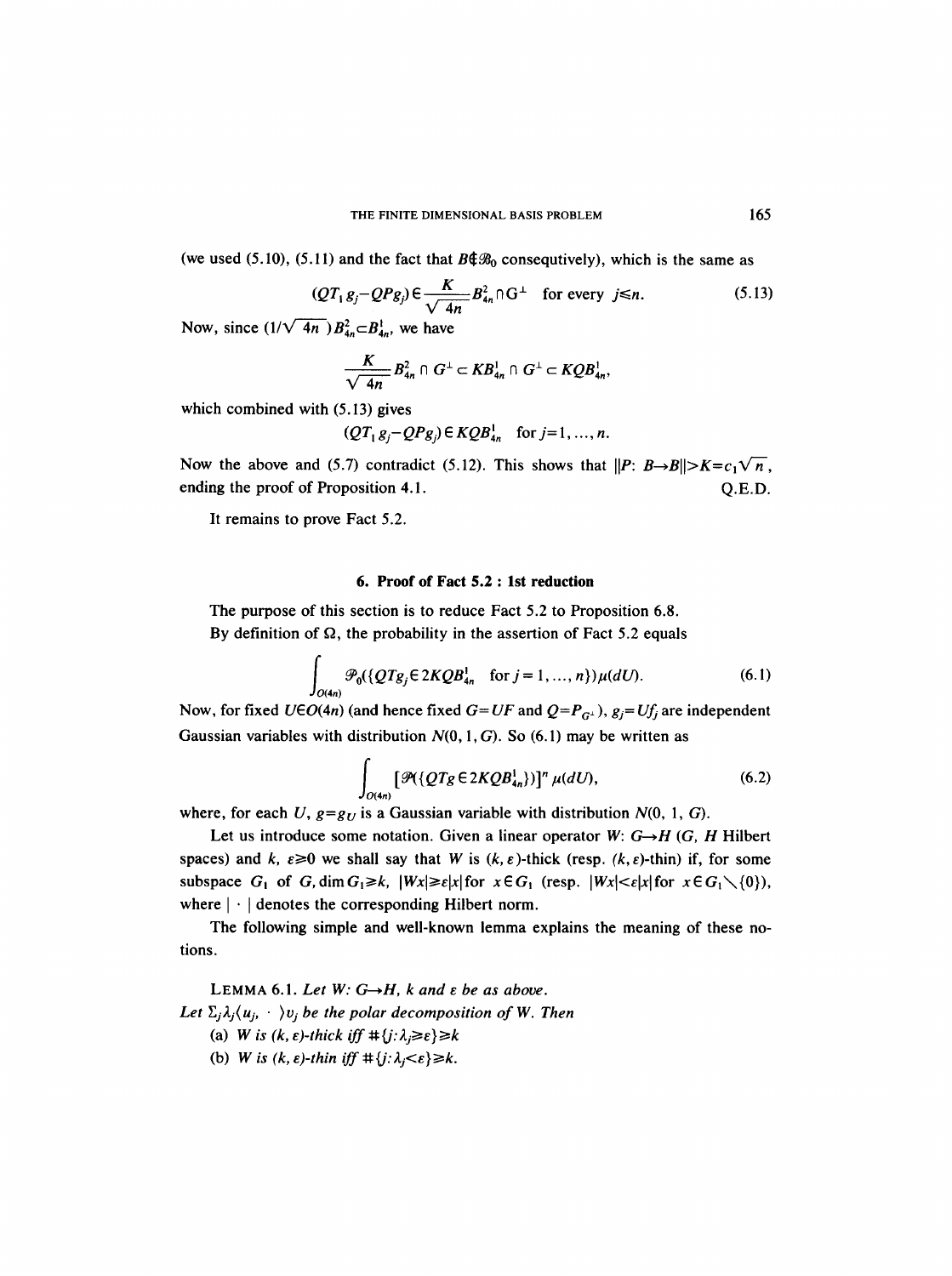166 S.J. SZAREK

Fact 5.2 will immediately follow from the following two facts.

*Claim* 6.2. *Let*  $\varepsilon$ ,  $K' > 0$ . *Let*  $W: G \rightarrow H$ ,  $\dim G = n$ , *be*  $(n/3, \varepsilon)$ -thick. *Let*  $A \subset H$  *be* of *the form A*=ac { $y_1$ , ...,  $y_{4n}$ },  $|y_j| \le K'$  *for j* ≤4*n. Finally, let g be a Gaussian variable with distribution N(O, l, G). Then* 

$$
\mathcal{P}(\{Wg\in A\}) \leq \left(\frac{c_1 K'}{\varepsilon\sqrt{n}}\right)^{n/3}.
$$

*Claim* 6.3. *Let*  $\varepsilon \ge 0$ ; *T*,  $G=UF$  *and Q as in Fact* 5.2. *Then* 

$$
\mu({U \in O(4n): QT|_G \text{ is not } (n/3, \varepsilon)\text{-thick}}) \leq (c_2 \varepsilon)^{n^2/9}.
$$

Indeed, suppose we have proved Claims 6.2 and 6.3. Then, applying Claim 6.2 with  $K' = 2K$  and  $A = QB_{4n}^1$  we see that if, for some G and  $\varepsilon > 0$ ,  $QT_{G}$  is  $(n/3, \varepsilon)$ -thick, then

$$
\mathcal{P}(\lbrace QTg \in 2KQB_{4n}^{1}\rbrace) \leq \left(\frac{2c_1 K}{\varepsilon\sqrt{n}}\right)^{n/3}.
$$

Combining this with Claim 6.3 we conclude that, for every  $\varepsilon$ , (6.2) is not bigger than

$$
\left(\frac{2c_1 K}{\varepsilon \sqrt{n}}\right)^{n^2/3} + (c_2 \varepsilon)^{n^2/9}.
$$

Now the choice  $\varepsilon = (2c_1 K/c_2 \sqrt{n})^{1/2}$  yields the desired estimate. Q.E.D

*Remark* 6.4. There is nothing special about the number 1/3 in Claims 6.2 and 6.3. One can prove their analogues with any  $a \in (0, 1)$  instead of 1/3 and conclude the proof in essentially the same way.

For the proof of Claim 6. l we need two further lemmas.

LEMMA 6.5. Let  $A = ac \{x_1, x_2, ..., x_M\} \subset \mathbb{R}^m$  with  $||x_i||_2 \leq 1$  for  $j = 1, 2, ..., m$ . Then  $\mathbf{1}$   $\mathbf{1}$   $\mathbf{1}$   $\mathbf{1}$   $\mathbf{1}$   $\mathbf{1}$   $\mathbf{1}$   $\mathbf{1}$   $\mathbf{1}$   $\mathbf{1}$   $\mathbf{1}$   $\mathbf{1}$   $\mathbf{1}$   $\mathbf{1}$   $\mathbf{1}$   $\mathbf{1}$   $\mathbf{1}$   $\mathbf{1}$   $\mathbf{1}$   $\mathbf{1}$   $\mathbf{1}$   $\mathbf{1}$   $\mathbf{1}$   $\mathbf{1}$   $\mathbf{$ 

$$
\frac{\text{vol}\,A}{\text{vol}\,B_m^2} \leq \left(\frac{c_3\,M}{m^{3/2}}\right)^m.
$$

*Proof.* Standard and well-known (see e.g. [10] or [18]). We have (cf. proof of (5.1))

$$
\text{vol } A \le \binom{M}{m} \text{vol } B_m^1 \le \binom{M}{m} \left(\frac{2e}{\pi}\right)^{m/2} \text{vol } B_m^2
$$

and it is enough to observe that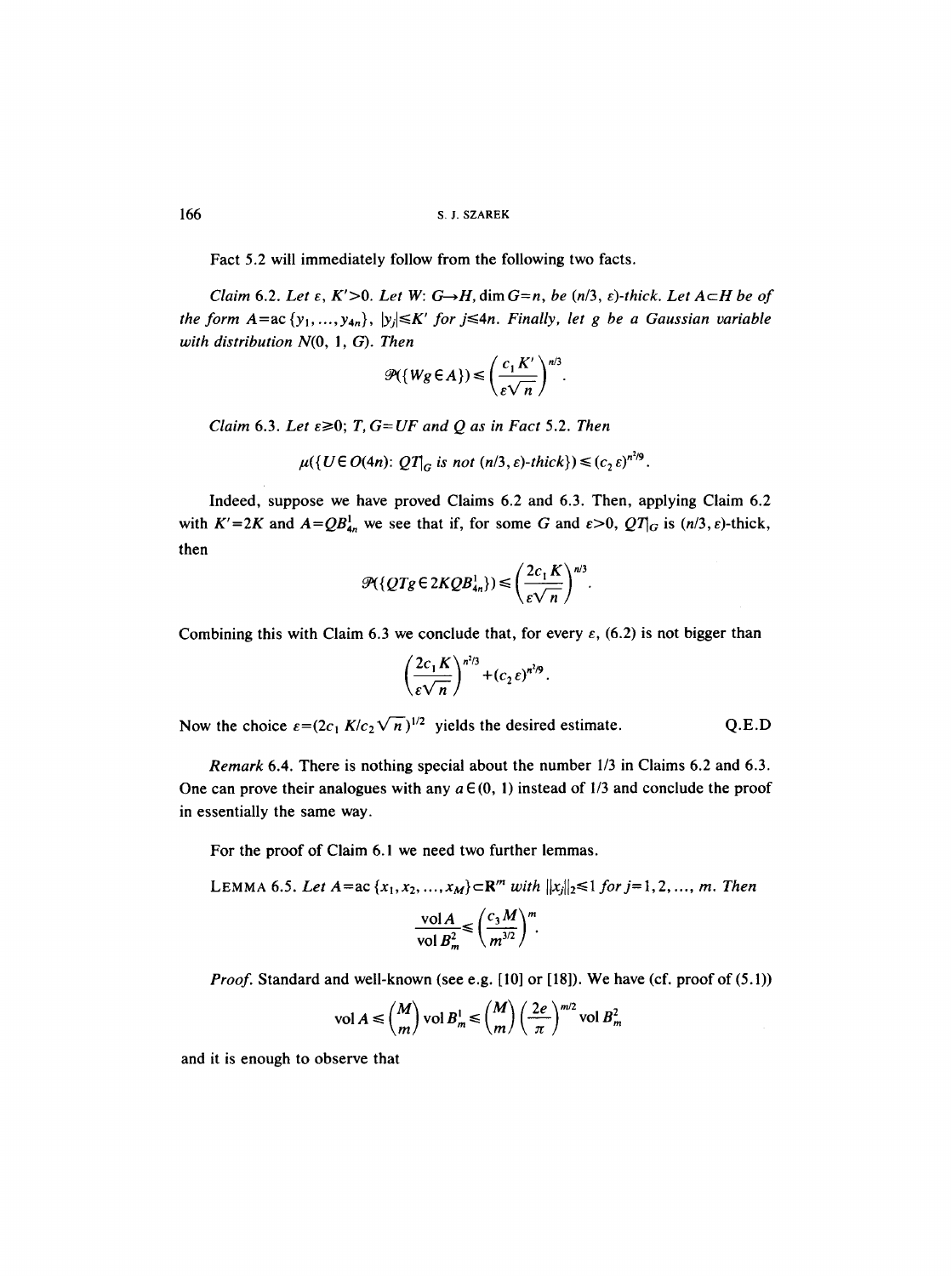$$
\binom{M}{m} \leqslant \left(\frac{Me}{m}\right)^m
$$

to obtain Lemma 6.5 with  $c_3 = \sqrt{2e^3/\pi}$ . Q.E.D.

LEMMA 6.6. Let E be a Hilbert space,  $\dim E = m$ , and let  $g_0$  be a Gaussian variable *with distribution N(0,1, E). Let*  $A \subseteq E$  *be a measurable set and let* L *be an invertible operator on E. Then* 

$$
\mathcal{P}(\lbrace Lg_0 \in A \rbrace) \leq c_4^m \frac{\text{vol } A}{\text{vol } B_m^2} (\det L)^{-1}.
$$
  
\nProof. 
$$
\mathcal{P}(\lbrace Lg_0 \in A \rbrace) = \mathbf{E}\chi_{\lbrace Lg_0 \in A \rbrace} = \int_{\lbrace Lx \in A \rbrace} \left(\frac{m}{2\pi}\right)^{m/2} e^{-\frac{m|x|^2}{2}} dx
$$
  
\n
$$
= \int_A \left(\frac{m}{2\pi}\right)^{m/2} e^{-(m|L^{-1}y|^2)/2} (\det L)^{-1} dy
$$
  
\n
$$
\leq \left(\frac{m}{2\pi}\right)^{m/2} \text{vol } A (\det L)^{-1} \leq c_4^m \frac{\text{vol } A}{\text{vol } B_m^2} (\det L)^{-1},
$$

where  $|\cdot|$  is the corresponding Hilbert norm, integration is with respect to *m*-dimensional Lebesgue measure and

$$
\text{vol } B_m^2 = \pi^{m/2} / \Gamma\left(\frac{m}{2} + 1\right). \tag{Q.E.D.}
$$

*Proof of Claim* 6.2. Fix  $\varepsilon$ , K, W and A satisfying the assumptions of Claim 6.2. Let  $W = \sum_{i=1}^{n} \lambda_i \langle u_i, \cdot \rangle v_i$  be the polar decomposition. Let  $m = \#\{j: \lambda_j > \varepsilon\}$ . By Lemma 6.1,  $m \ge n/3$ . Denote  $E = \text{span}\{v_1, \ldots, v_m\}$ .

Observe that

(1) if  $Wg\in A$ , then also  $P_EWg\in P_EA$ ,

(2) since  $P_E W = \sum_{j=1}^m \lambda_j \langle u_j, \cdot \rangle v_j$ , we can write  $P_E W = \Lambda P_E V$ , where  $\Lambda \stackrel{\text{df}}{=} \sum_{j=1}^{m} \lambda_j \langle v_j, \cdot \rangle v_j$ , and *V*:  $G \rightarrow H$  is the isometry defined by  $Vu_j = v_j$ ,  $j = 1, ..., n$ . Hence, by (3.3), the distribution of  $P_EW$  is the same as the distribution of  $\sqrt{m/n} \Lambda g_0$ , where  $g_0$  is a Gaussian variable with distribution  $N(0, 1, E)$ .

In view of (1) and (2) it is enough to estimate

$$
\mathcal{P}(\{\sqrt{m/n}\Lambda g_0 \in P_E A\}),
$$

which, by Lemma 6.6 applied with  $L=\sqrt{m/n} \Lambda$  and  $P_E A$  instead of A, does not exceed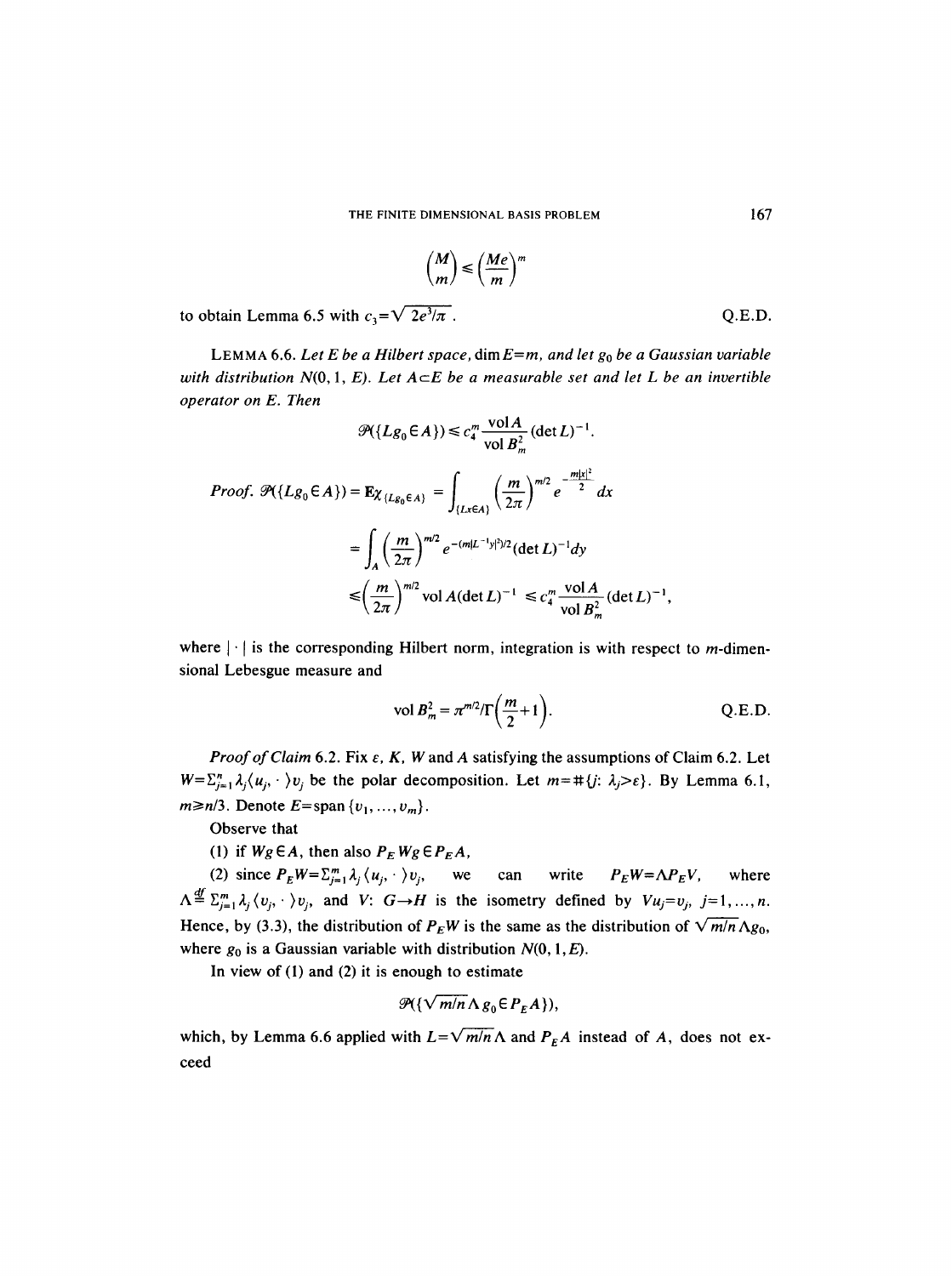**168 s.J. SZAREK** 

$$
c_4^m \left(\sqrt{m/n}\right)^{-m} (\det \Lambda)^{-1} \frac{\text{vol}(P_E A)}{\text{vol } B_m^2}
$$

Now, by our assumptions,  $\det \Lambda \geq \varepsilon^{-m}$  (because  $\lambda \geq \varepsilon$  for  $j=1, ..., m$ ) and  $m\geq n/3$ . So the above, and hence also the probability from Claim 6.2, is not greater than

$$
\left(\frac{c_4\sqrt{3}}{\varepsilon}\right)^m \frac{\text{vol}(P_{\varepsilon}A)}{\text{vol} B_m^2}.
$$

Notice that  $P_E A = ac \{P_E y_j, j=1,2, ..., 4n\}$  and  $|y_j| \le K'$  for  $j=1, ..., 4n$ . This, by Lemma 6.5, shows that

$$
\frac{\text{vol}(P_E A)}{\text{vol } B_m^2} \leqslant \left(\frac{c_3 \cdot 4n \cdot K'}{m^{3/2}}\right)^m.
$$

Inserting this estimate to the previous one we see that that probability from Claim 6.2 is at most

$$
\left(\frac{4\sqrt{3}c_3c_4K'n}{\varepsilon m^{3/2}}\right)^m \leq \left(\frac{36c_3c_4K'}{\varepsilon\sqrt{n}}\right)^m
$$

which proves Claim 6.2 with  $c_1=36c_3c_4$  (remember that  $m\geq n/3$ ). Q.E.D.

*Proof of Claim* 6.3. Denote  $S = I - T$ ,  $H_1 = (imS)^{\perp}$  and  $H_2 = (imT)^{\perp}$ . Observe that

$$
\dim H_i \ge n \quad \text{for } i = 1, 2. \tag{6.3}
$$

Indeed, dim  $H_1=4n$ -rank  $S\geq 4n-3n$  (by assumption (ii), Fact 5.2). The same argument applies to  $H_2$ .

Our present goal is to prove (as a step towards showing Claim 6.3)

*Claim 6.7. If, for some G and*  $\varepsilon$ *,*  $QT_G$  *is not (n/3,*  $\varepsilon$ *)-thick, then either*  $P_{H_1|G}$  or  $P_{H_2|G}$  is (n/3, 2 $\varepsilon$ )-thin.

*Proof of Claim* 6.7. Suppose not; let for some G and e neither  $P_{H_1}|_G$  nor  $P_{H_2}|_G$  be  $(n/3, 2\varepsilon)$ -thin.

Let  $\Sigma_1^n \alpha_j \langle x_j, \cdot \cdot \rangle_{z_j}$  be the polar decomposition of  $P_{H_1}|_G$ . Then, by Lemma 6.1, the fact that  $P_{H_1}|_G$  is not  $(n/3, 2\varepsilon)$ -thin implies

$$
k \stackrel{\text{df}}{=} \# \{ j : \alpha_j \ge 2\epsilon \} > \frac{2n}{3}.
$$
 (6.4)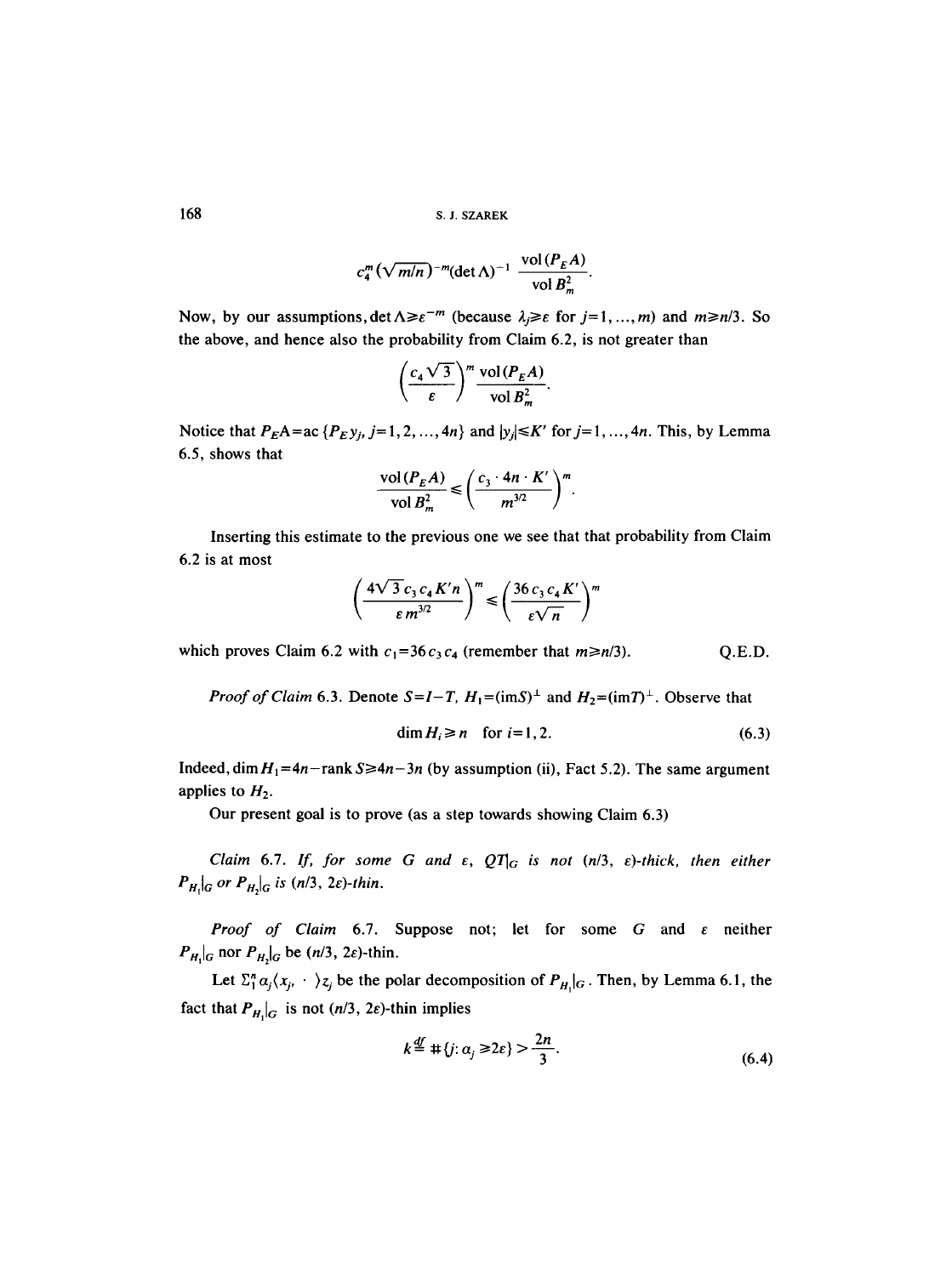Let  $G'$ =span $\{x_1, ..., x_k\}$ . Clearly  $\left|\left|P_{H_1}x\right|\right|_2 \geq 2\varepsilon ||x||_2$  if  $x \in G$ . Moreover, if  $x \in G'$ and  $y \in G$  with  $y \perp x$ , then

$$
||P_{H_1}(x+y)||_2 \ge 2\varepsilon||x||_2.
$$
 (6.5)

To show this, denote  $y' = P_{G'}y$  and  $H'_1 = \text{span} \{z_1, ..., z_k\} \subset H_1$ . Clearly  $\langle x, y' \rangle = \langle x, y \rangle = 0$ and hence

$$
||P_{H_1}(x+y)||_2 \ge ||P_{H_1}(x+y)||_2 = ||P_{H_1}(x+y')||_2
$$
  

$$
\ge 2\varepsilon||x+y'||_2 \ge 2\varepsilon||x||_2
$$

as required. Similarly we show that the assumption  $P_{H, |G}$  is not (n/3, 2 $\varepsilon$ )-thin implies

$$
||P_{H_2}(x+y)||_2 \ge 2\varepsilon ||x||_2.
$$
 (6.6)

for  $x \in G''$  and  $y \in G$  with  $y \perp x$ , where G'' is some subspace of G, dim  $G'' \stackrel{df}{=} p > 2n/3$ .

We prove now that if  $x \in G' \cap G''$  with  $||x||_2 = 1$ , then

$$
||QTx||_2 \geq \varepsilon. \tag{6.7}
$$

Since dim G'nG" $\ge k+p-n>2n/3+2n/3-n=n/3$ , this contradicts the assumption that  $QT_{\rm G}$  is not (n/3,  $\varepsilon$ )-thick, thus proving Claim 6.7.

Once again suppose (6.7) does not hold. Then for some  $x \in G' \cap G''$ ,  $||x||_2 = 1$  and  $||QTx||_2 < \varepsilon$ . In other words, for some real t and  $y \in G$ ,  $y \perp x$ ,

$$
\varepsilon > ||Tx + tx + y||_2 = ||(1+t) Tx + tSx + y||_2
$$

(because  $S+T=I$ ). Assume first that  $|t| \leq 1/2$ . Then  $1+t \geq 1/2$  and

$$
\varepsilon > ||(1+t)Tx+tSx+y||_2 \ge ||P_{H_1}[(1+t)Tx+tSx+y]||_2
$$
  
=  $||P_{H_1}[(1+t)x+y]||_2 = (1+t) ||P_{H_1}(x+(1+t)^{-1}y)||_2 \ge \frac{1}{2} ||P_{H_1}(x+(1+t)^{-1}y)||_2$ 

which, by (6.5), contradicts  $x \in G'$  (we used the identities  $P_{H_1} S = P_{(imS)^{\perp}} S = 0$ and  $P_{H_1}T=P_{H_1}$ . Similarly, assuming  $|t|\geq 1/2$  and using  $P_{H_2}$  and (6.6) instead of  $P_{H_1}$  and (6.5) we obtain a contradiction to  $x \in G''$ . This shows (6.7) and concludes the proof of Claim 6.7. Q.E.D.

<sup>12-838286</sup> Acta Mathematica 151. Imprimé le 28 Decembré 1983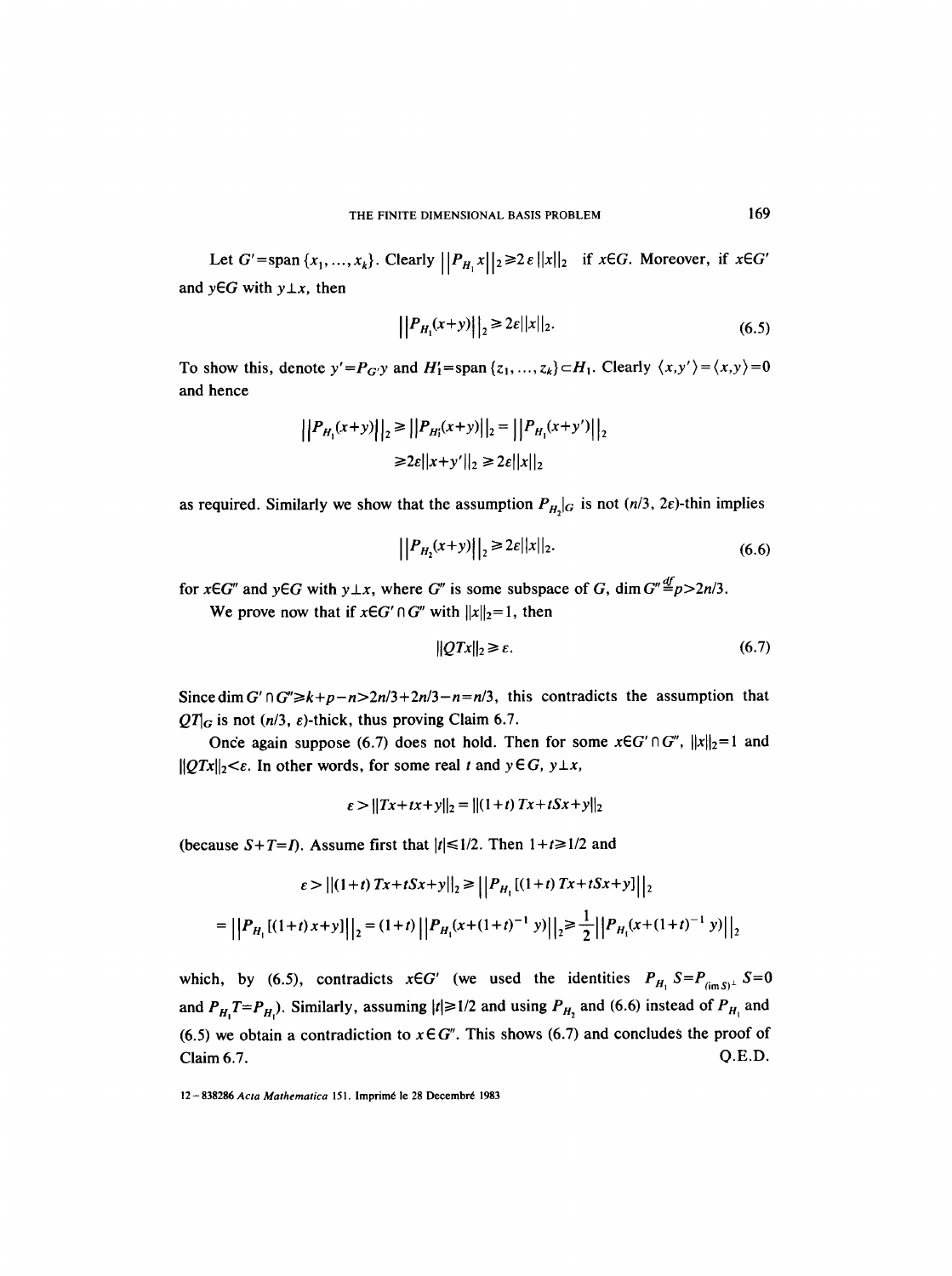that Let us return to the proof of Claim 6.3. Claim 6.7 shows that it is enough to prove

$$
\mu({U \in O(4n): P_H|_G \text{ is } (n/3, 2\varepsilon) \text{-thin}}) \leq (C_2' \varepsilon)^{n^{2/9}}
$$

for  $i=1$ , 2. Arguments in both cases are the same, one uses only (6.3). In other words, everything reduces to the following:

PROPOSITION 6.8. Let  $E \subset \mathbb{R}^{4n}$ , dim  $E \ge n$  *and let*  $\delta > 0$ . *Then* 

$$
\mu(\lbrace U \in O(4n) : \left| \left| P_E \right|_{G_0} \right| \leq \delta \text{ for some } G_0 \subset G = UF, \dim G_0 \geq n/3 \rbrace) \leq (c_2^n \delta)^{n^2/9}
$$

*where*  $\|\cdot\|$  *is the operator norm with respect to the*  $l_{4n}^2$ -norm.

## **7. Proof of Proposition 6.8**

We shall prove the slightly more general

PROPOSITION 7.1. Let  $F=span\{e_1,...,e_n\} \subset \mathbb{R}^m$ , let  $E\subset \mathbb{R}^m$ , dim $E=p$ , and let  $\delta \in (0, 1)$ . Then, for every positive integer q,

$$
\mu\left(\begin{cases} U \in O(m): \text{ there exists } G_0 \subset UF, \\ \dim G_0 \ge q, \text{ such that } ||P_E|_{G_0}|| \le \delta \end{cases}\right) \le C^{m^2} \delta^{q(p-n-q)}.
$$

Clearly Proposition 6.8 is a special case of Proposition 7.1 with  $q=n/3$  and  $m=4n$ . Before passing to the proof of Proposition 7.1 we must introduce some notation (for more details see section 8).

Let  $G_{k,m}$  be the Grassmann manifold (i.e. the set of k-dimensional subspaces of  $\mathbb{R}^m$ , v the normalized Haar measure on it, induced by the action of  $O(m)$ , and let  $\rho$  be the metric on  $G_{k,m}$  defined by

$$
\varrho(H_1, H_2) = \inf_{V \in O(m): \; V H_1 = H_2} ||I - V||.
$$

Here and throughout this section  $\|\cdot\|$  will always denote the operator norm with respect to  $l_m^2$ -norm or restrictions thereof.

It is easy to observe that  $\rho(H_1,H_2)$  is the same as the Hausdorff distance between  $S_{m-1} \cap H_1$  and  $S_{m-1} \cap H_2$ . In particular it depends only on the position of  $H_1$  in relation to  $H_2$  and not on a "superspace" containing both of them. In the sequel we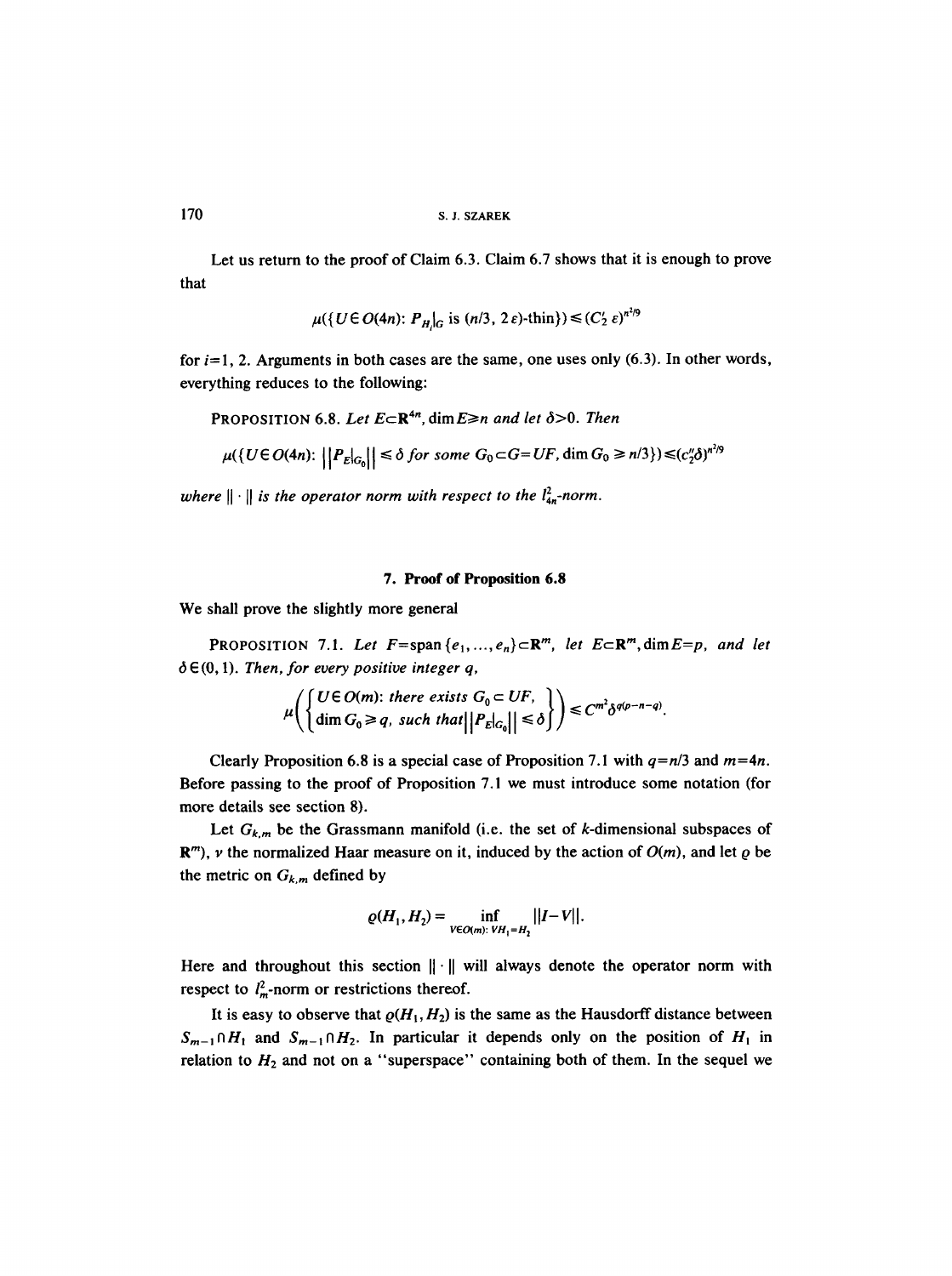shall not distinguish between metrics obtained by considering different such "superspaces".

For the proof of Proposition 7.1 we need two further lemmas.

LEMMA 7.2. For every  $\eta \in [0, \sqrt{2}]$  and  $H_0 \in G_{n,m}$  we have

$$
C_1^{m^2} \eta^{n(m-n)} \leq \nu(\{H: \varrho(H, H_0) \leq \eta\}) \leq C_2^{m^2} \eta^{n(m-n)}.
$$

Observe that:

(1)  $n(m-n)=\dim G_{n,m}$ 

(2) by invariance of v and  $\rho$  with respect to the action of  $O(m)$ , the measure in the assertion does not depend on  $H_0$ ,

(3)  $\sqrt{2} = \text{diam } G_{n,m}$ .

LEMMA 7.3. Let, for some  $\eta \in (0, \sqrt{2})$ , N be an  $\eta$ -net of  $G_{n,m}$  (with respect to  $\varrho$ ) *of minimal cardinality. Then* 

$$
C_1^{m^2} \eta^{-n(m-n)} \leq \#\mathcal{N} \leq C_2^{m^2} \eta^{-n(m-n)}.
$$

Since, as one can easily show, if  $N$  satisfies the assumptions of Lemma 7.3, then

$$
\nu (\{H: \varrho(H, H_0) \leq \eta\})^{-1} \leq \# \mathcal{N} \leq \nu (\{H: \varrho(H, H_0) \leq \eta/2\})^{-1},
$$

it is enough to prove one of the two lemmas above and the other one will automatically follow. We shall prove Lemma 7.3 (in section 8).

*Proof of Proposition* 7.1. Let us identify *Gq,n* with the set of all q-dimensional subspaces of  $F = \text{span} \{e_1, ..., e_n\}$ . Then, by Lemma 7.3, this set admits a  $\delta$ -net  $\mathcal{N}_1$ with

$$
\# \mathcal{N}_1 \leq C_2^{n^2} \delta^{-q(n-q)}.\tag{7.1}
$$

i.e. Now let  $U \in O(m)$  and  $G=UF \in G_{n,m}$  satisfy the condition from Proposition 7.1,

$$
\left|\left|P_E\right|_{G_0}\right|\right| \leq \delta \text{ for some } G_0 \subset G, \dim G_0 = q.
$$

Since  $U\mathcal{N}_1$  is clearly a  $\delta$ -net in the set of q-dimensional subspaces of G, we can find  $H \in \mathcal{N}_1$  and an isometry V on G,  $||V-I|| \le \delta$ , such that  $VG_0 = UH$ . Hence

$$
\left| \left| P_E|_{UH} \right| \right| = \left| \left| P_E|_{VG_0} \right| \right| = \left| \left| P_E|_{VG_0} \right| \right| \le \left| \left| P_E|_{G_0} \right| \right| + \left| \left| P_E(I-V)|_{G_0} \right| \right|
$$
  

$$
\le \delta + \delta = 2\delta.
$$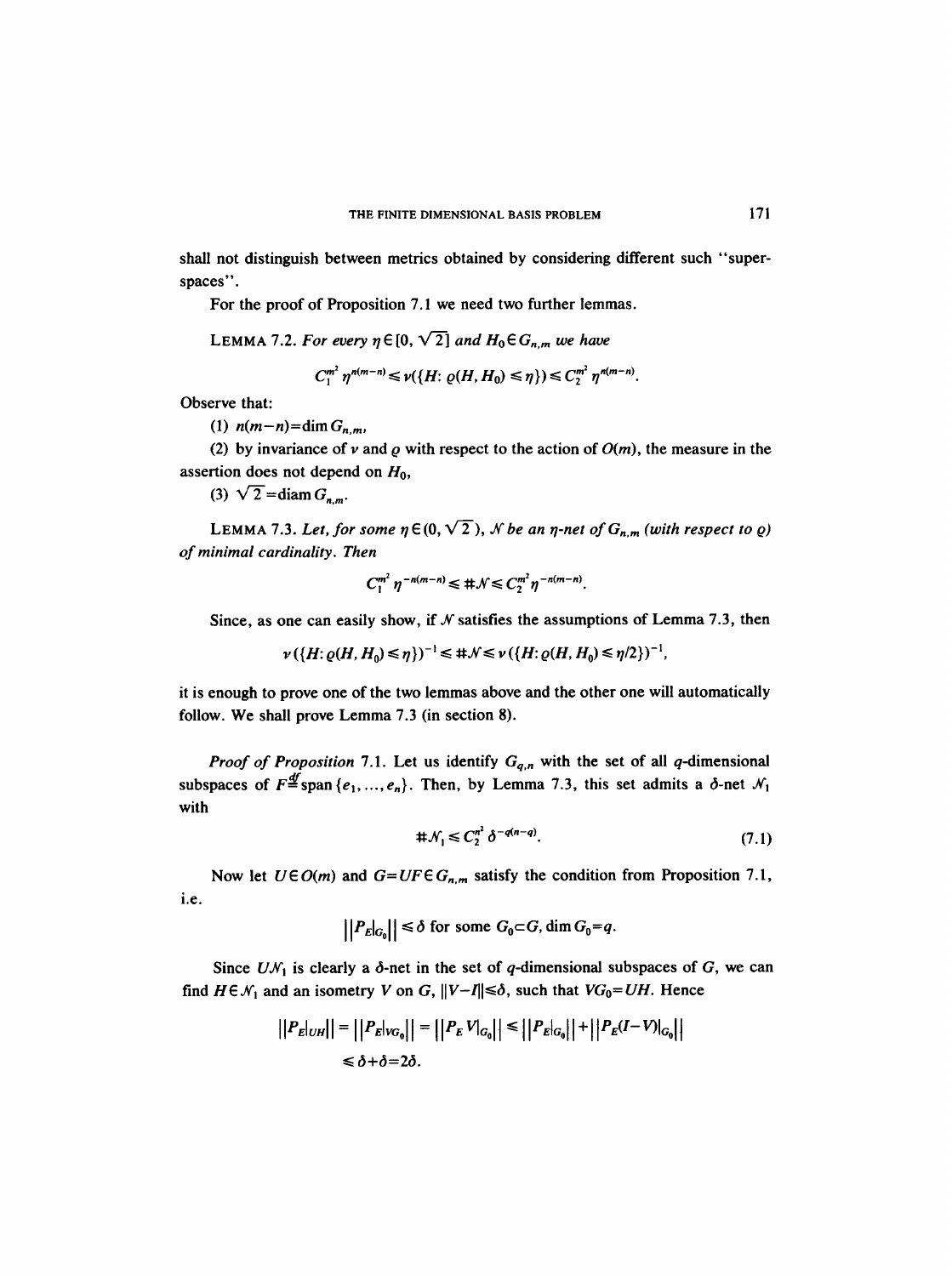# 172 S. J. SZAREK

This shows that the measure in the assertion of Proposition 7.1 does not exceed

$$
\mu\bigg(\bigcup_{H\in\mathcal{N}_1}\{U:\big|\big|P_E|_{UH}\big|\big|\leq 2\delta\}\bigg)\leq \sum_{H\in\mathcal{N}_1}\mu(\big\{U:\big|\big|P_E|_{UH}\big|\big|\leq 2\delta\big\}).
$$

The measure after the summation sign clearly does not depend on  $H$ , so the sum equals  $\sharp\mathcal{N}_1$  times the single term. Besides, for fixed H,  $||P_E||_{UH}||$  depends only on *UH* and not on the particular choice of  $U \in O(m)$ .

Hence the sum above equals

$$
\# \mathcal{N}_1 \cdot \nu(\{H \in G_{q,m} : ||P_E|_H || \le 2\delta\}).\tag{7.2}
$$

We need the following elementary

LEMMA 7.4. Let E and  $H_1$  be subspaces of  $\mathbb{R}^m$  and  $\dim H_1 + \dim E \le m$ . Then there *exists*  $H_2 \subset E^{\perp}$ , dim  $H_2 = \dim H_1$ , such that  $\varrho(H_1, H_2) \le \sqrt{2} ||P_E||$ .

*Proof.* Denote  $d=||P_E|_{H_1}||$ . We can assume that  $0 < d < 1$  (otherwise the assertion is satisfied trivially). Let  $H_2 = P_{E^{\perp}} H_1$ , then dim  $H_2 = \dim H_1$ . Choose  $x \in H_1$ ,  $||x||_2 = 1$ , such that dist  $(x, S_{m-1} \cap H_2) = \rho(H_1, H_2)$ . Then we have

$$
d \ge ||P_{E}x||_2 = ||x-P_{E^{\perp}}x||_2 \stackrel{df}{=} d_1.
$$

Now let  $y = P_{E^{\perp}} x / ||P_{E^{\perp}} x||_2$ . Of course  $y \in H_2$ ,  $||y||_2 = 1$  and

$$
\varrho(H_1, H_2) \le ||x - y||_2 = (d_1^2 + [1 - (1 - d_1^2)^{1/2}]^2)^{1/2} = \sqrt{2} (1 - (1 - d_1^2)^{1/2})^{1/2} \le \sqrt{2} d_1 \le \sqrt{2} d.
$$

This proves Lemma 7.4.  $Q.E.D.$ 

Now, to estimate (7.2), consider  $H \in G_{q,m}$  such that  $||P_E|_H|| \le 2\delta$ . Clearly we can assume that dim  $E + \dim H = p + q \le m$  (otherwise  $||P_{E}|_{G_{0}}|| = 1$  for every  $G_{0}$  with dim  $G_{0} = q$ and Proposition 7.1 holds trivially with  $C=1$ ). Then, by Lemma 7.4, there exists a qdimensional subspace H' of  $E^{\perp}$  such that  $\rho(H, H') \leq 2\sqrt{2} \delta < 3\delta$ . By Lemma 7.3, there exists a  $\delta$ -net  $\mathcal{N}_2$  of the set of all q-dimensional subspaces of  $E^{\perp}$  (identified with *Gq,m-p)* with

$$
\#\mathcal{N}_2 \leq C_2^{m^2} \delta^{-q(m-p-q)}.\tag{7.3}
$$

Choose  $H'' \in \mathcal{N}_2$  so that  $\varrho(H', H'') \leq \delta$  and hence  $\varrho(H, H'') \leq 3\delta + \delta = 4\delta$ .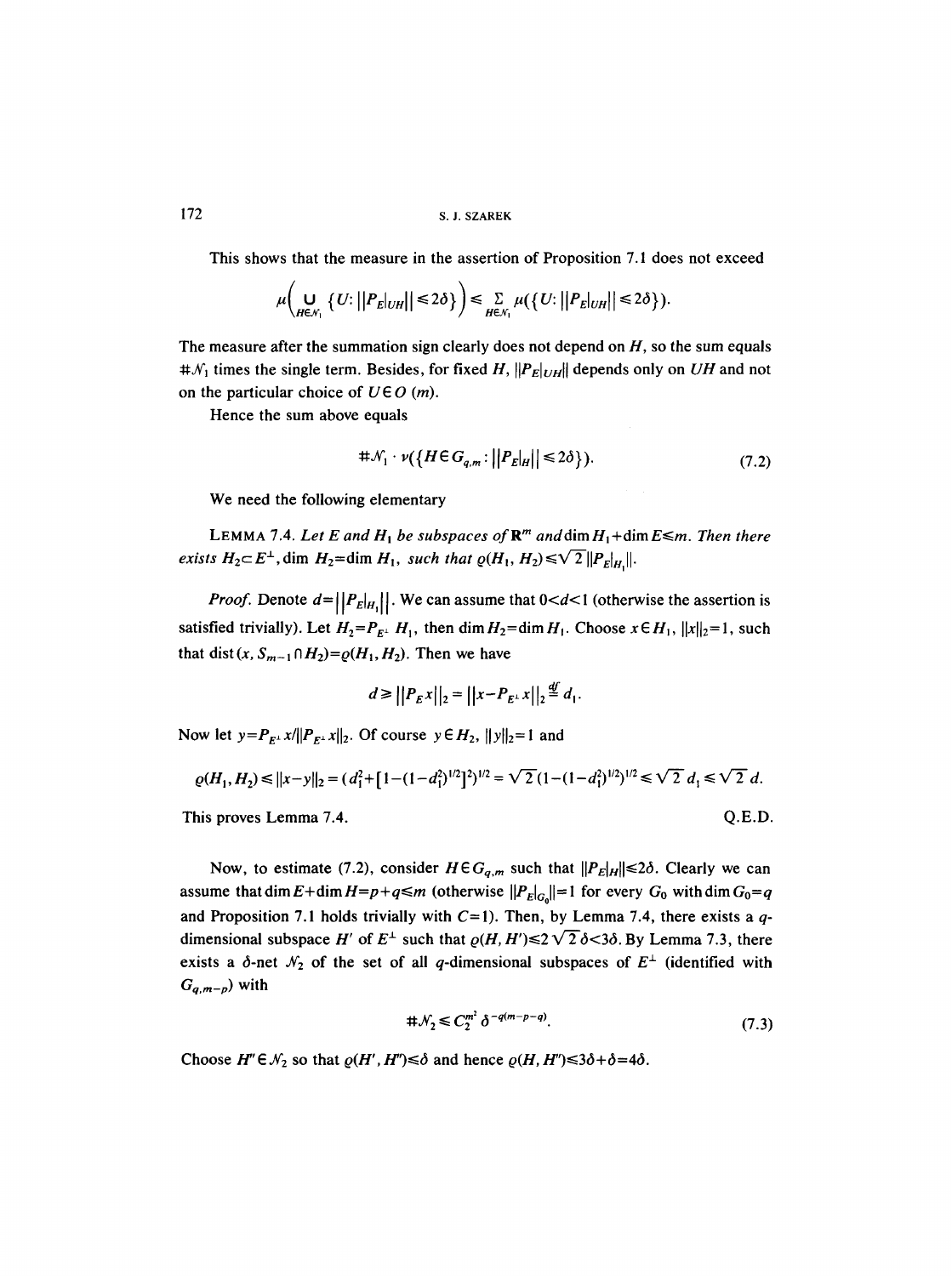Then we have

$$
\left\{H \in G_{q,m}: \left| \left|P_E \right|_{H} \right| \right| \leq 2\delta \right\} \subset \bigcup_{H' \in \mathcal{N}_2} \left\{H \in G_{q,m}: \varrho(H, H'') \leq 4\delta \right\}.
$$
\n(7.4)

By Lemma 7.2, the measure of the latter set doesn't exceed

$$
\# \mathcal{N}_2 \cdot C_2^{m^2} (4\delta)^{q(m-q)} \leq \# \mathcal{N}_2 \cdot (4C_2)^{m^2} \delta^{q(m-q)}.
$$
 (7.5)

Combining  $(7.4)$  and  $(7.5)$  we see that  $(7.2)$ , and hence the measure from the assertion of Proposition 7.1, is not bigger than

$$
\#\mathcal{N}_1\cdot\#\mathcal{N}_2\cdot(4C_2)^{m^2}\delta^{q(m-q)}.
$$

By  $(7.1)$  and  $(7.3)$ , the above is at most

$$
c_2^{m^2} \delta^{-q(n-q)} c_2^{m^2} \delta^{-q(m-p-q)} (4C_2)^{m^2} \delta^{q(m-q)} = (4c_2^2 C_2)^{m^2} \delta^{q(p-n+q)}
$$

which proves Proposition 7.1 with  $C=4c_2^2C_2$ . Q.E.D.

It remains to prove Lemma 7.3.

## **8. Appendix on Grassmann manifolds**

The main objective of this section is to prove (for notation see below)

LEMMA 7.3. Let, for some positive integers m, n and  $\eta \in (0, \sqrt{2})$ , N be an  $\eta$ -net of  $G_{n,m}$  (with respect to  $\varrho$ ) of minimal cardinality. Then

$$
c_1^{m^2} \eta^{-n(m-n)} \leq \#\mathcal{N} \leq c_2^{m^2} \eta^{-n(m-n)},
$$

*where*  $c_1$  and  $c_2$  are constants independent of m, n and  $\eta$ .

*Remark* 8.1. Independence of  $c_1$ ,  $c_2$  of m and n is the main point in Lemma 7.3. A similar statement with  $c_1, c_2$  depending on m and n, but independent of  $\eta$ , is very easy to prove.

At the end of the section we list (without proofs) a number of strengthenings and generalizations of Lemma 7.3 and their analogues in the case of orthogonal group (Remarks 8.4–8.6). More specifically, we give exact order of minimal cardinalities of  $\varepsilon$ nets of  $O(m)$  (resp.  $G_{n,m}$ ) with respect to unitary ideal norms (resp. their quotients). The proofs and a more systematic exposition of the subject may be found in [19].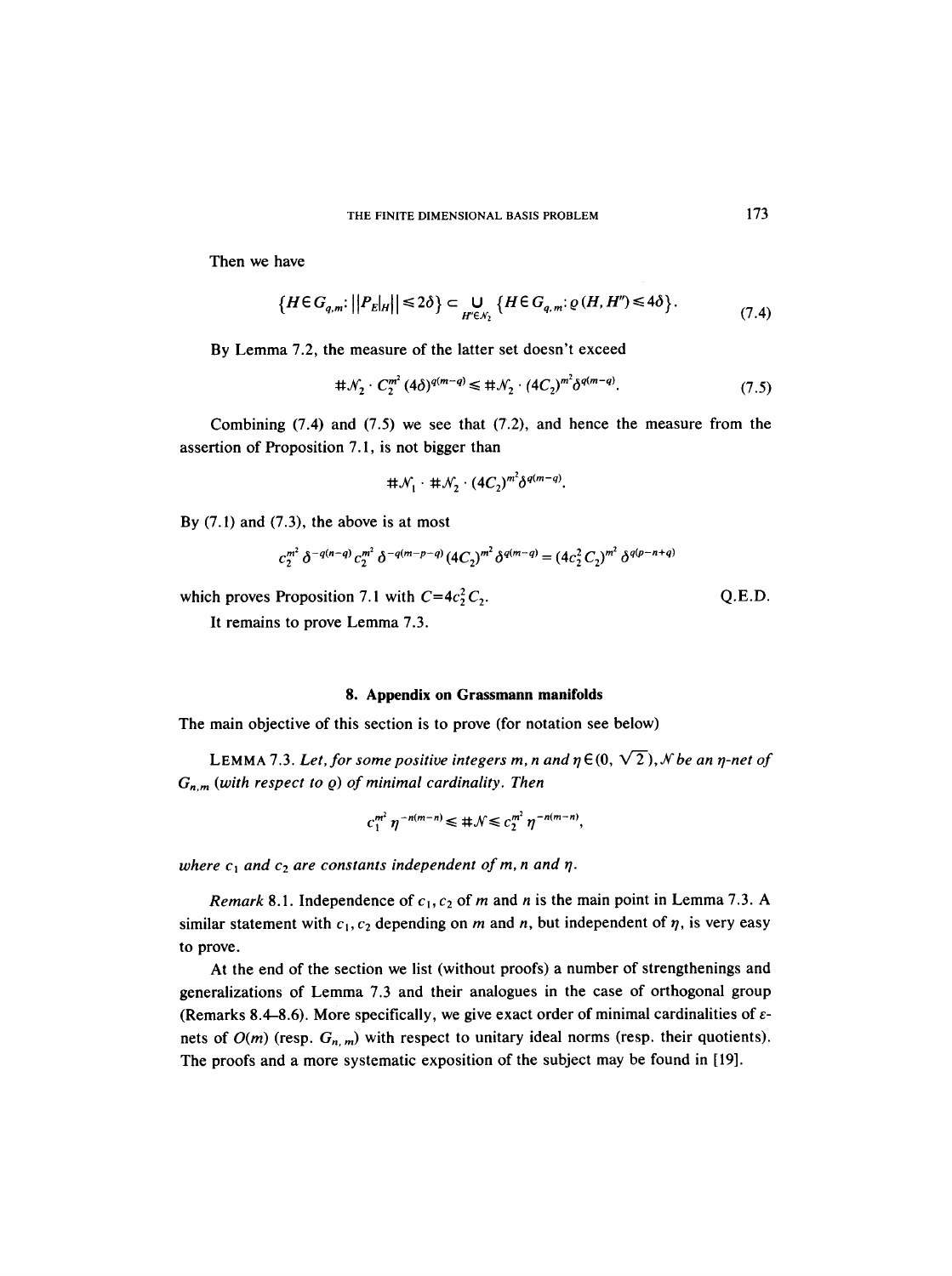174 S. J. SZAREK

Let  $G_{n,m}$  be the Grassmann manifold, i.e. the set of all *n*-dimensional subspaces of  $\mathbb{R}^m$ . To be more strict, denote  $F=$  span  $\{e_1, ..., e_n\}$   $\subset \mathbb{R}^m$  and let  $O(n; m) \stackrel{df}{=} \{V \in O(m):$ *VF*=*F*}. Clearly *O*(*n*;*m*) is a subgroup of *O*(*m*), isomorphic to *O*(*n*)×*O*(*m*-*n*). Now let us identify  $G_{n,m}$  with  $O(m)/O(n,m)$ , the set of left cosets of  $O(n,m)$ , via  $VF\sim VO(n,m)$ . Denote by v the Haar measure on  $G_{n,m}$  resulting from this identification. Let  $q:O(m)\rightarrow O(m)/O(n; m)=G_{n,m}$  be the quotient map and let  $\varrho$  be the quotient metric on  $G_{n,m}$  induced by the operator norm on  $O(m)$ . More explicitly, for  $H_1, H_2 \in G_{n,m}$ ,

$$
\varrho(H_1, H_2) = \inf \{ ||I - V|| : V \in O(m), VH_1 = H_2 \}.
$$

where we can consider  $H_1$  and  $H_2$  either as subspaces of  $\mathbb{R}^m$  or cosets of  $O(n; m)$  in  $O(m)$  and  $\|\cdot\|$  is the  $L(l_n^2)$ -norm (operator norm).

If  $K$  is a subset of a metric space and  $d$  the corresponding metric, we shall denote, for  $\varepsilon > 0$ ,

 $N(K, d, \varepsilon) = \inf \{ H \mid \mathcal{N}: \mathcal{N} \text{ an } \varepsilon \text{-net of } K \text{ with respect to } d \}.$ 

As a rule, we shall consider only  $\varepsilon \in (0, \text{diam } K]$ . If d is induced by a norm  $|| \cdot ||$ , we may write  $N(K, \|\cdot\|, \varepsilon)$  instead of  $N(K, d, \varepsilon)$ .

In the notation introduced above, Lemma 7.3 can be written as

LEMMA 7.3 A. If  $0 < n \le \sqrt{2}$ , *then* 

$$
c_1^{m^2} \eta^{-n(m-n)} \leq N(G_{n,m}, \varrho, \eta) \leq c_2^{m^2} \eta^{-n(m-n)},
$$

where  $c_1$  and  $c_2$  are independent of n, m and  $\eta$ .

We shall need the following simple facts about the function  $N(\cdot, \cdot, \cdot)$ .

LEMMA 8.2. (a) Let  $(K_1, d_1)$  and  $(K_2, d_2)$  be metric spaces,  $(K_1 \times K_2, d_1 \times d_2)$  their *product with*  $d_1 \times d_2((x_1,x_2),(y_1,y_2)) \stackrel{df}{=} \max\{d_1(x_1,y_1), d_2(x_2,y_2)\}.$  Then, for every  $\varepsilon > 0$ ,

$$
N(K_1, d_1, 2\varepsilon) N(K_2, d_2, 2\varepsilon) \le N(K_1 \times K_2, d_1 \times d_2, \varepsilon) \le N(K_1, d_1, \varepsilon) N(K_2, d_2, \varepsilon).
$$

(b) *Let G be a compact group, H its subgroup, d an invariant metric on G and d' the corresponding quotient metric on G/H. Then, for every*  $\varepsilon > 0$ *,* 

$$
\frac{N(G, d, 2\varepsilon)}{N(H, d, \varepsilon)} \le N(G/H, d', \varepsilon) \le \frac{N(G, d, \varepsilon/2)}{N(H, d, \varepsilon)}
$$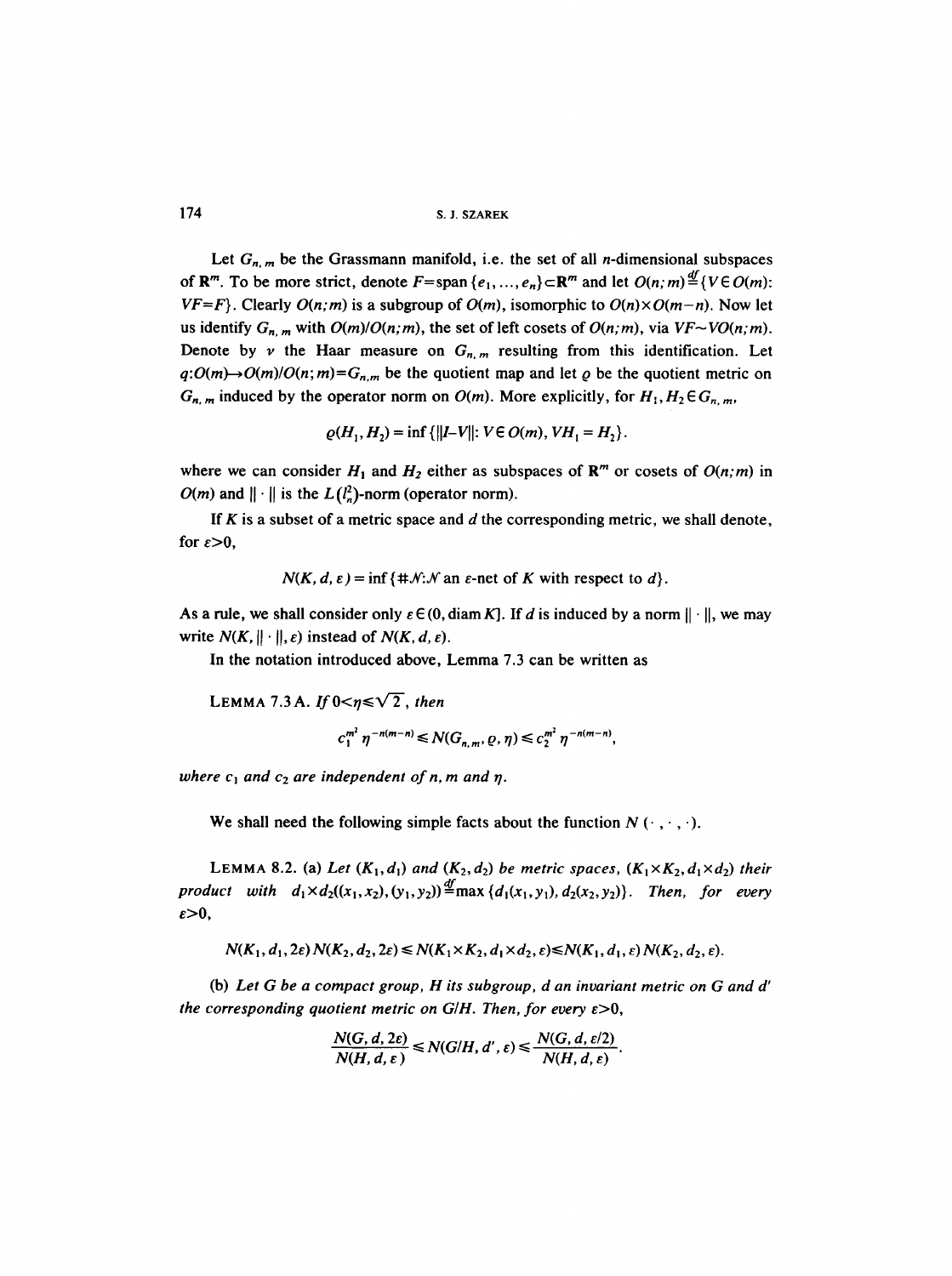(c) Let  $(X, \|\cdot\|)$  be a normed space,  $\dim X = D$ , and  $(M, d)$  a metric space. Let  $\Phi$ :  $X \rightarrow M$  be a map satisfying, for some r, R, l, L > 0,

(i)  $\Phi(B_R) = M$ (ii)  $\varrho(\Phi(x), \Phi(y)) \le L||x-y||$  *for*  $x, y \in B_R$ (iii)  $\varrho(\Phi(x), \Phi(y)) \geq ||x-y||$  *for*  $x, y \in B_r$ 

*where B<sub>s</sub> stands for the ball of radius s in X. Then, for every*  $\varepsilon \in (0, \text{diam }M)$ *,* 

$$
(c'/\varepsilon)^D \le N(M, d, \varepsilon) \le (c''/\varepsilon)^D,
$$

*where c'=rl/2, c"=3RL.* 

The proofs of all parts of Lemma 8.2 are standard. Let us just mention that (c) follows almost immediately from the very well-known fact that, for any  $\varepsilon$ ,  $s$ ,  $0 < \varepsilon \le 2s$ ,

$$
(s/\varepsilon)^D \leq N(B_s, \|\cdot\|, \varepsilon) \leq (3s/\varepsilon)^D.
$$

For the rest of this section  $\|\cdot\|$  will always denote the  $l_m^2$  operator norm (the  $L(l<sub>n</sub><sup>2</sup>)$ -norm).

Lemma 7.3 A will be deduced from

PROPOSITION 8.3. *There exist universal constants*  $c_3$ ,  $c_4$  such that, for all  $\varepsilon \in (0,2]$ *and all m,* 

$$
c_3^{m^2} \varepsilon^{-D} \leq N(O(m), || \cdot ||, \varepsilon) \leq c_4^{m^2} \varepsilon^{-D},
$$

*where*  $D = D(m) = m(m-1)/2 = \dim O(m)$ .

*Proof.* Consider the special orthogonal group  $SO(m) \stackrel{df}{=} \{U \in O(m) : \det U = 1\}$ . Since geometrically *O(m)* is a disjoint union of two copies of *SO(m),* it is clearly enough to prove Proposition 8.3 with *SO(m)* instead of *O(m).* 

We shall apply Lemma 8.2(c) with  $(M, d) = (SO(m), ||\cdot||)$ . As X we shall choose A(m), the subspace of  $L(l_m^2)$  consisting of all skewsymmetric operators (i.e.  $A \in A(m)$  iff  $A^* = -A$ ), as  $\Phi$  the exponential map defined, as usually, by  $\exp A = \sum_{k=0}^{\infty} A^k / k!$ .

It is a well-known fact from differential geometry that  $exp(A(m)) = SO(m)$ . The main step is to show that in fact

$$
\exp(B_{\pi}(A(m))) = SO(m),\tag{8.1}
$$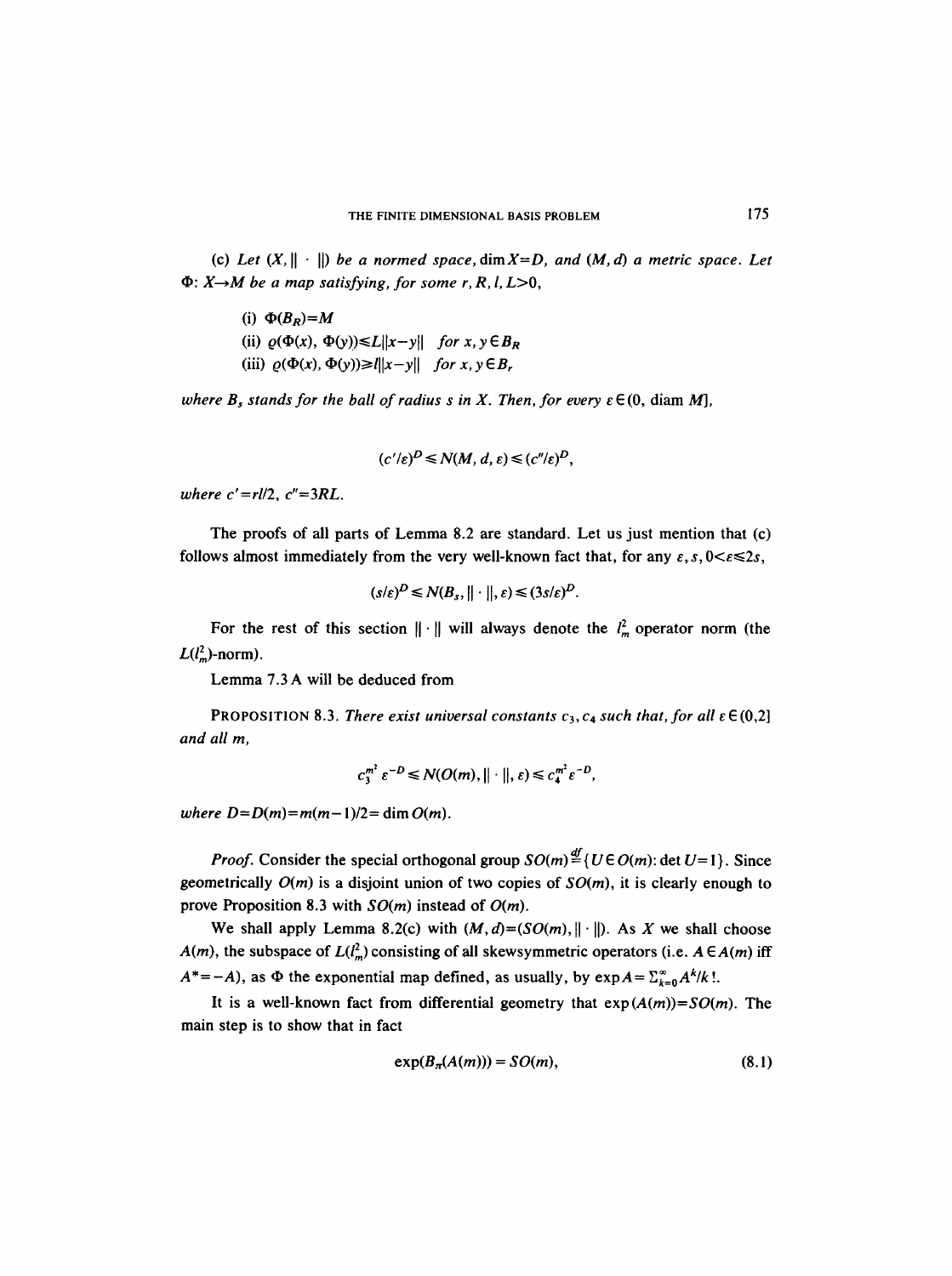176 S.J. SZAREK

i.e. the condition (i) of Lemma 8.2(c) holds with  $R=\pi$ . To show this consider  $U \in SO(m)$  and let  $A_0 \in A(m)$  be such that  $\exp A_0 = U$ . Then  $A_0$  can be written in the form



with respect to some orthonormal basis of  $\mathbb{R}^m$ , where  $k \le m/2$  and  $\lambda_1, \ldots, \lambda_k$  are reals.

Let, for any real  $\lambda$ ,  $\lambda$  be the (unique) number satisfying

(a)  $(\lambda-\bar{\lambda})/2\pi$  is an integer

( $\beta$ )  $-\pi < \tilde{\lambda} \leq \pi$ .

Define  $A_1 \in A(m)$  to be the matrix obtained from (8.2) by replacing  $\lambda_j$ 's by  $\tilde{\lambda_j}$ 's. Then, in view of  $(\alpha)$  and  $(\beta)$ ,

- $(\alpha)'$  exp $A_1$ =exp $A_0=U$
- $(|\beta)'$   $||A_1|| = \max_{j \le k} |\lambda_j| \le \pi$ ,

which proves (8.1).

To conclude the proof of Proposition 8.3 observe that the definition of exp yields immediately

$$
(2-e^a)\left|\left|A-B\right|\right|\leq \left|\left|\exp A - \exp B\right|\right|\leq e^a\left|\left|A-B\right|\right|
$$

for any  $a \ge 0$  and  $A, B \in L(l_m^2), ||A||, ||B|| \le a$ . Hence the conditions (ii) and (iii) from Lemma 8.2(c) hold with  $R=\pi$ ,  $L=e^{\pi}$ ,  $r=0.4$  and  $l=0.5$  (<2- $e^{0.4}$ ). This shows Proposition 8.3 (e.g. with  $c_3 = 0.3$  and  $c_4 = 15$ ). Q.E.D.

*Proof of Lemma 7.3A.* We identify  $G_{n,m}$  with  $O(m)/O(n, m)$ . As was observed at the beginning of this section,  $O(n; m)$  is naturally isomorphic to  $O(n) \times O(m-n)$  (via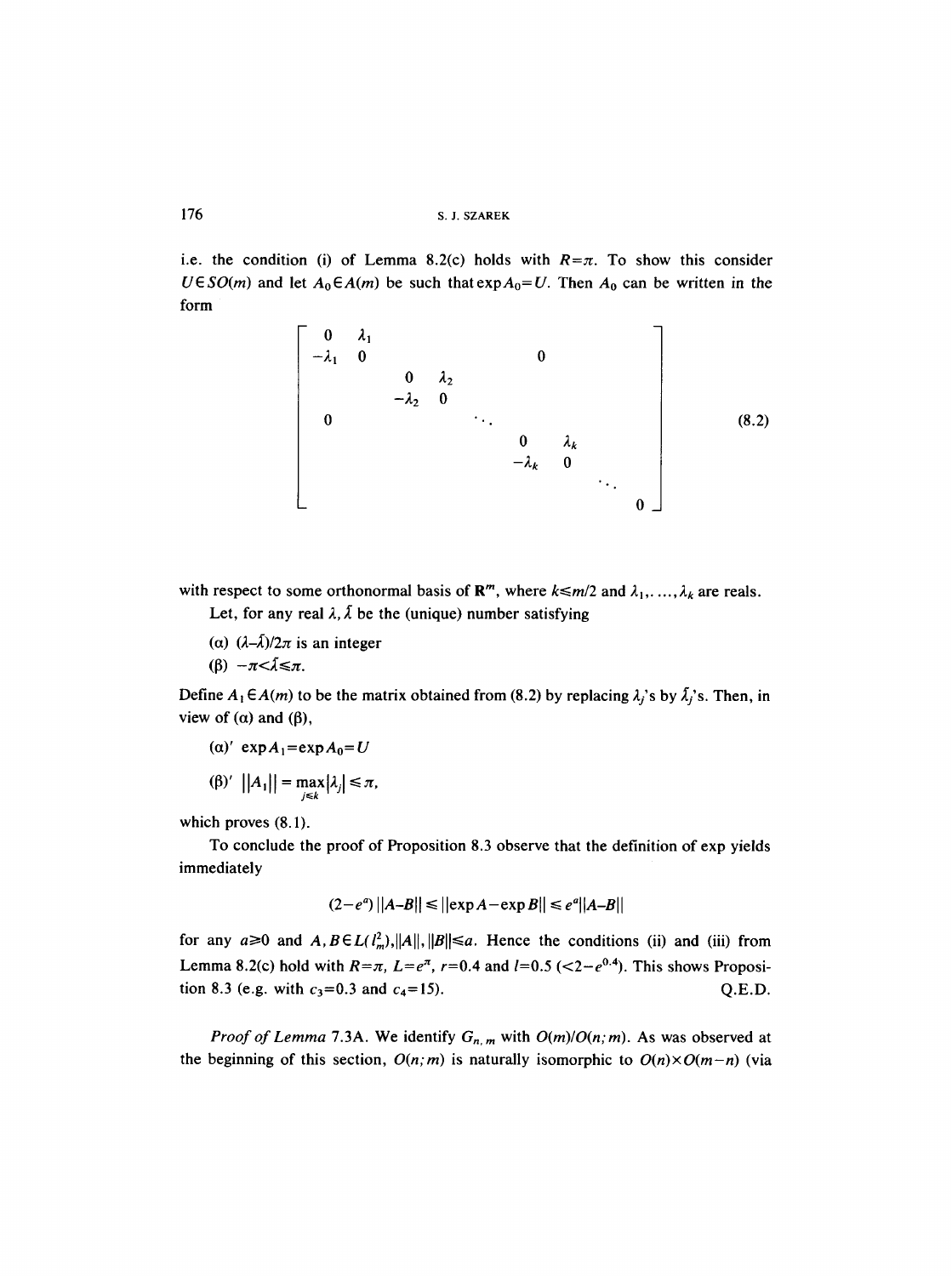$U \sim (U_{\vert F}, U_{\vert F^{\perp}})$ . Moreover, the product metric, as defined in Lemma 8.2(a), coincides with the operator metric inherited from  $O(m)$ . Hence, by Lemma 8.2(a), for any  $\varepsilon > 0$ ,

$$
N(O(n), ||\cdot||, 2\varepsilon) N(O(m-n), ||\cdot||, 2\varepsilon) \leq N(O(n; m), ||\cdot||, \varepsilon)
$$
  
\$\leq N(O(n), ||\cdot||, \varepsilon) N(O(m-n), ||\cdot||, \varepsilon).

Combining this with Lemma 8.2(b) we get, for any  $\varepsilon > 0$ ,

$$
\frac{N(O(m),||\cdot||,2\varepsilon)}{N(O(n),||\cdot||,\varepsilon)N(O(m-n),||\cdot||,\varepsilon)} \leq N(G_{n,m},\varrho,\varepsilon)
$$
  

$$
\leq \frac{N(O(m),||\cdot||,\varepsilon/2)}{N(O(n),||\cdot||,2\varepsilon)N(O(m-n),||\cdot||,2\varepsilon)}.
$$

Now, applying the corresponding estimate from Proposition 8.3 to each of the quantities of type  $N(O(k), \| \cdot \|, \eta)$  appearing above, we get Lemma 7.3A, and hence also Lemma 7.3. Q.E.D.

*Remark* 8.4. For *n* (or  $m-n$ ) significantly smaller than *m* Lemma 7.3 (or 7.3A) is not sharp. In fact one can show that, under the same assumptions,

$$
(c'_1/\eta)^{n(m-n)} \leq N(G_{n,m}, \varrho, \eta) \leq (c'_2/\eta)^{n(m-n)}
$$

with universal constants  $c'_1, c'_2$ . On the other hand, Proposition 8.3 is basically sharp.

*Remark* 8.5. Let  $\alpha$  be any unitary ideal norm on the space of operators on  $\mathbb{R}^m$  (i.e.  $a(T)=a(UTV)$  for *U, V* $\in$  *O(m)* and any *T, a(S)*=||S|| if rank *S*=1). Then for every  $\eta \in (0, 2\alpha(I)),$   $(c_3 \alpha(I)/\eta)^{\dim O(m)} \leq N(O(m), \alpha, \eta) \leq (c_4 \alpha(I)/\eta)^{\dim O(m)},$  where  $c_3$  and  $c_4$ are positive constants indpendent of  $\alpha$ , m and  $\eta$ .

*Remark* 8.6. In the notation of Remark 8.5, let, for some  $n < m$ ,  $\varrho = \varrho(\alpha)$  be the corresponding quotient metric on  $G_{n,m}$ . Denote  $d=$ diam $G_{n,m}=$  $\sqrt{2} \alpha (P_{\text{span}\{e_1,\ldots,e_k\}})$ , where  $k=2$  min  $\{n, m-n\}$ . Then, for any  $\eta \in (0, d]$ .

$$
(c5 d/\eta)^{n(m-n)} \leq N(Gn,m, \varrho(\alpha), \eta) \leq (c6 d/\eta)^{n(m-n)}
$$

with  $c_5$ ,  $c_6>0$  independent of  $\alpha$ ,  $m$ ,  $n$  and  $\eta$ .

The estimates given in Remarks 8.4-8.6 are "isomorphically" sharp. The proofs can be found in [19].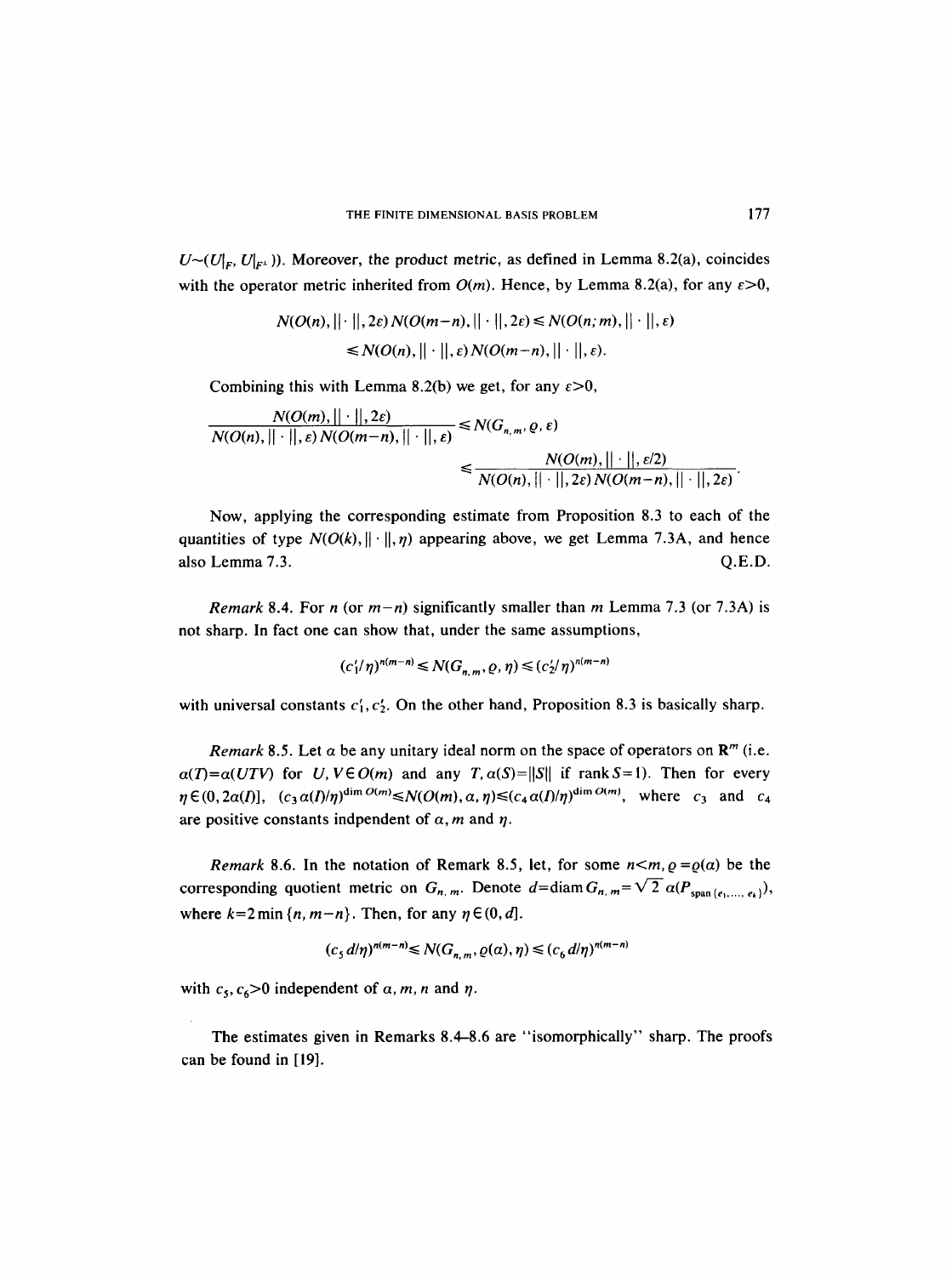# 9. Sketches of **the proofs of Theorems** 1.4 and 1.6

*The case of Theorem* 1.4. In the proof of Theorem 1.1 we added *n* additional extreme points (corresponding to  $g_1, ..., g_n$ ) to the unit ball of  $l_{4n}^{\dagger}$ . In this case we add  $k=[\delta n/2]$ points to the unit ball of  $l_{\alpha}^{\dagger}$  and the argument is the same. The crucial observation is that if T is an operator satisfying the assumption of Theorem 1.4 and  $T_0$  the corresponding lifting satisfying analogues of (5.8) and (5.9) (with T instead of P), then rank $T_0 \le$ rank  $T + [\delta n/2] \le (1 - \delta/2)n$  and the same holds for rank  $(I - T_0)$ . Q.E.D.

*The case of Theorem* 1.6. Here we add  $k=[m/2]$   $g_i$ 's. Then, similarly as above, the corresponding lifting  $T_0$  of P satisfies

$$
rank T_0 \le n - \frac{m}{2}, \quad rank (I - T_0) \le n - \frac{m}{2}.
$$

Applying the same line of argument as in the proof of Theorem I. 1 we are able to show the following analogue of Fact 5.2

"If  $T_0$  satisfies the conditions above, then

$$
\mathcal{P}(\lbrace QT_0g_j\in 2KQB_n^1 \quad \text{for } j=1,\ldots,k\rbrace)\leqslant \left(\frac{CKn^{3/2}}{k^2}\right)^{ck^2}.
$$

Combining this with Fact 5.1 we see that in our present setting

$$
\mathcal{P}(\lbrace B: \vert \vert P: B \rightarrow B \vert \vert \leq K \rbrace) \leq (2C_0)^{n^2} \left(\frac{CKn^{3/2}}{k^2}\right)^{ck^2} + e^{-c'k}
$$
  

$$
\leq C_1^{n^2} \left(\frac{C_2 Kn^{3/2}}{m^2}\right)^{c_1 m^2} + e^{-c_2 m},
$$

which turns out to be strictly smaller than 1 provided

$$
K < m^{1/2-bn^2/m^2\ln n}.
$$

proving Theorem 1.6. Q.E.D.

#### **References**

- [1] BOHNENBLUST, F., Subspaces of lp. n spaces. *Amer. J. Math.,* 63 (1941), 64-72.
- [2] CHEVET, S., Series de variables aleatoires gaussiennes a valeurs dans *E~F. S~minaire sur*  la geometrie des espaces de Banach 1977-78, Exposé No. XIX, École Polytechnique, *Palaiseau.*
- [3] ENFLO, P., A counterexample to the approximation property in Banach spaces. *Acta Math.,*  130 (1973), 309-317.
- [4] FIGIEL, T., KWAPIEN, S., PEŁCZYNSKI, A., Sharp estimates for the constants of local